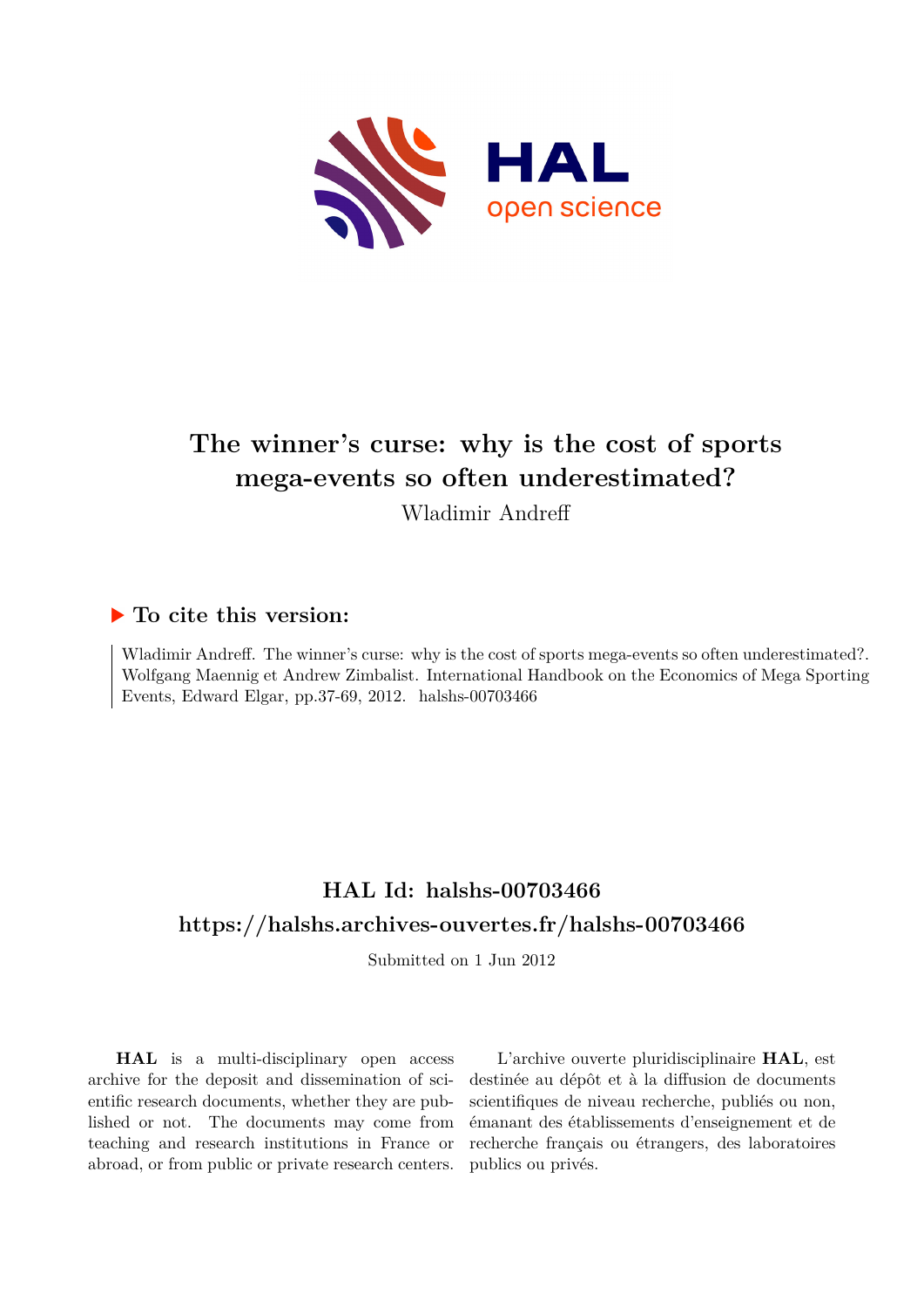In Wolfgang Maennig and Andrew Zimbalist, eds., *Handbook on the Economics of Mega-Sporting Events*, Edward Elgar (March 2012).

## **Chapter 4**

## **THE WINNER'S CURSE:**

## **Why is the cost of sports mega-events so often underestimated?**

## **Wladimir Andreff** <sup>1</sup>

Grenoble taxpayers were not very happy to pay local taxes up to 1992 for covering the financial deficit from the 1968 Winter Games! The 1976 Summer Olympics in Montreal outperformed Grenoble Winter Olympics in terms of deficit: the latter was so deep that Montreal taxpayers had been repaying the debt until 2006, for thirty years. After Montreal's financial mess, the number of candidate cities wishing to host such sports mega-events dropped, and since the 1984 Games in Los Angeles the watchword of local Olympics organizing committees (LOOC) and the IOC became "the Games will pay for the Games". Such watchword was incentive enough to trigger a new increase in the number of candidates to host the Olympics but not enough to cure the financial mess disease. After having claimed for seven years that the Games will pay for the Games, the 1992 Winter Olympics in Albertville resulted in a  $$60$  million deficit<sup>2</sup>. Were those three exceptions proving the rule that sport mega-events usually are organised at a reasonable and correctly anticipated cost? Unfortunately it is not so.

In the same vein, when the 2012 Summer Games had been allocated to London in July 2005, the expected and advertised cost was in the range of £ 2.4 billion. By the end of 2008, the cost estimates ranged from £9.4 billion to £12 billion. Some press articles have suggested that the promoters of London candidature had deliberately underestimated the Olympics bill in

<sup>1</sup> Professor Emeritus at the University of Paris 1 Panthéon Sorbonne, Honorary President of the International Association of Sport Economists, Honorary President of the European Sports Economics Association, Honorary Member of the European Association for Comparative Economic Studies, former President of the French Economic Association.

<sup>&</sup>lt;sup>2</sup> To the best of our knowledge, Albertville Games were the only circumstance in which ex ante economic impact study had dared to predict that they will end up in the red (Andreff, 1991). Such ex ante warning is rather seldom in the literature. Let us imagine what might have happened to a consultant who would have delivered to the mayor of London a pre-2005 study concluding with "give up your candidature to the 2012 Games, it is too much expensive"!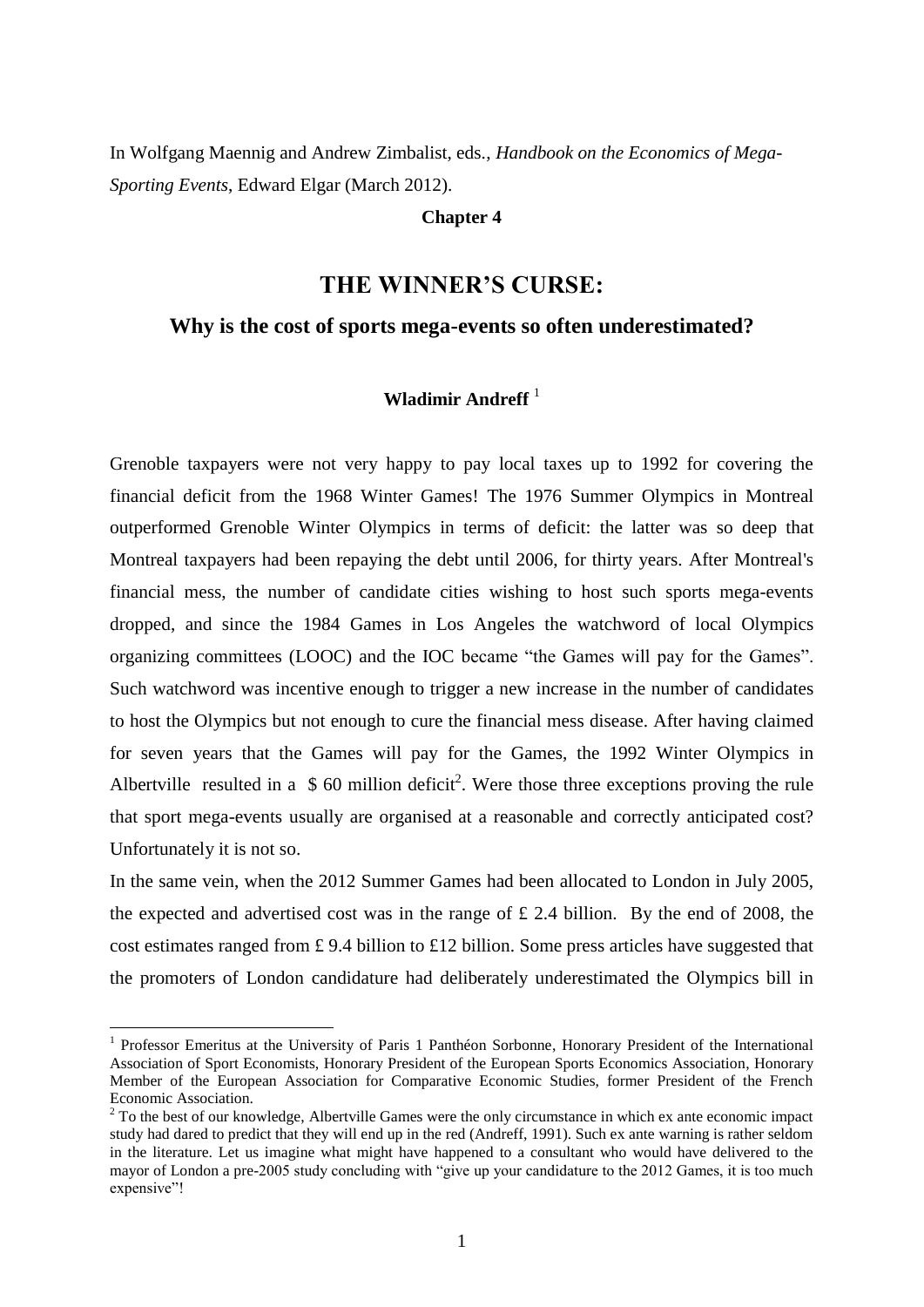order to get the Games. In particular, the London candidature file had intentionally underestimated the overall cost in neglecting to account for the VAT, the Paralympics budget and a part of security expenditures. London 2012 promoters of course were neither talking about nor expecting the further creation of a new fund in 2008 to cover the rising cost of the Games. There is an impression that having won a harsh struggle in bidding primarily over Paris 2012, London, its authorities, inhabitants and taxpayers are now cursed despite a nice study based on a contingent valuation method which found a positive willingness to pay for hosting the Olympics of non London residents – located in the Bath region (Walton *et al.*, 2008). As to the 2014 Sochi Winter Olympics, the city was awarded the Games in June 2007, exhibiting a \$ 8.5 billion budget. Since then the budget has skyrocketed. In August 2010, it had already reached \$ 33 billion – a more than three fold increase within three years, with an amount that is bigger than the reported cumulative cost of Winter Olympics in Nagano 1998, Salt Lake City 2002 and Turin 2006 taken together.

The aforementioned facts raise three long lasting questions to those cities (countries) which apply to host sports mega-events. Why the actual ex post costs of hosting an event are predictably much larger than the ex ante estimated and expected costs? Consequently, why do the promising prospects exhibited in an economic impact study or a cost-benefit analysis during the candidature usually vanish before the opening ceremony? And thus, why the initial euphoria of an Olympics (or other sports mega-event) bid is followed up with a post-bid curse, post-Olympics disillusion and a substantial bill for the taxpayers of the host city?

Politicians – city mayors, sports ministers, presidents of the Republic, etc. – do respond to these questions with making *tabula rasa* of the past: previous sports mega-events may have shown unexpected extra-costs but our candidature is based on a sound economic evaluation and will not be disappointing in any respect. The success story is to come. Most economists are much more sceptical and criticize analytical flaws and methodological tricks that are usually found in economic impact studies and cost-benefit analyses of sporting events. But no one asks why such tricks and flaws are repeatedly reproduced after so many years of academic criticisms published about them. Our contention is that ex ante benefit overestimation and more basically cost underestimation are deeply rooted in auctioning the allocation of sports mega-events which so often evolves into a so-called winner"s curse - or the misfortune of winning a bidding war. The focus here is on the Summer and Winter Olympics, but the background idea is that the same analysis must be relevant for many sports mega-events which are allocated through an auction as soon as the number of bidders is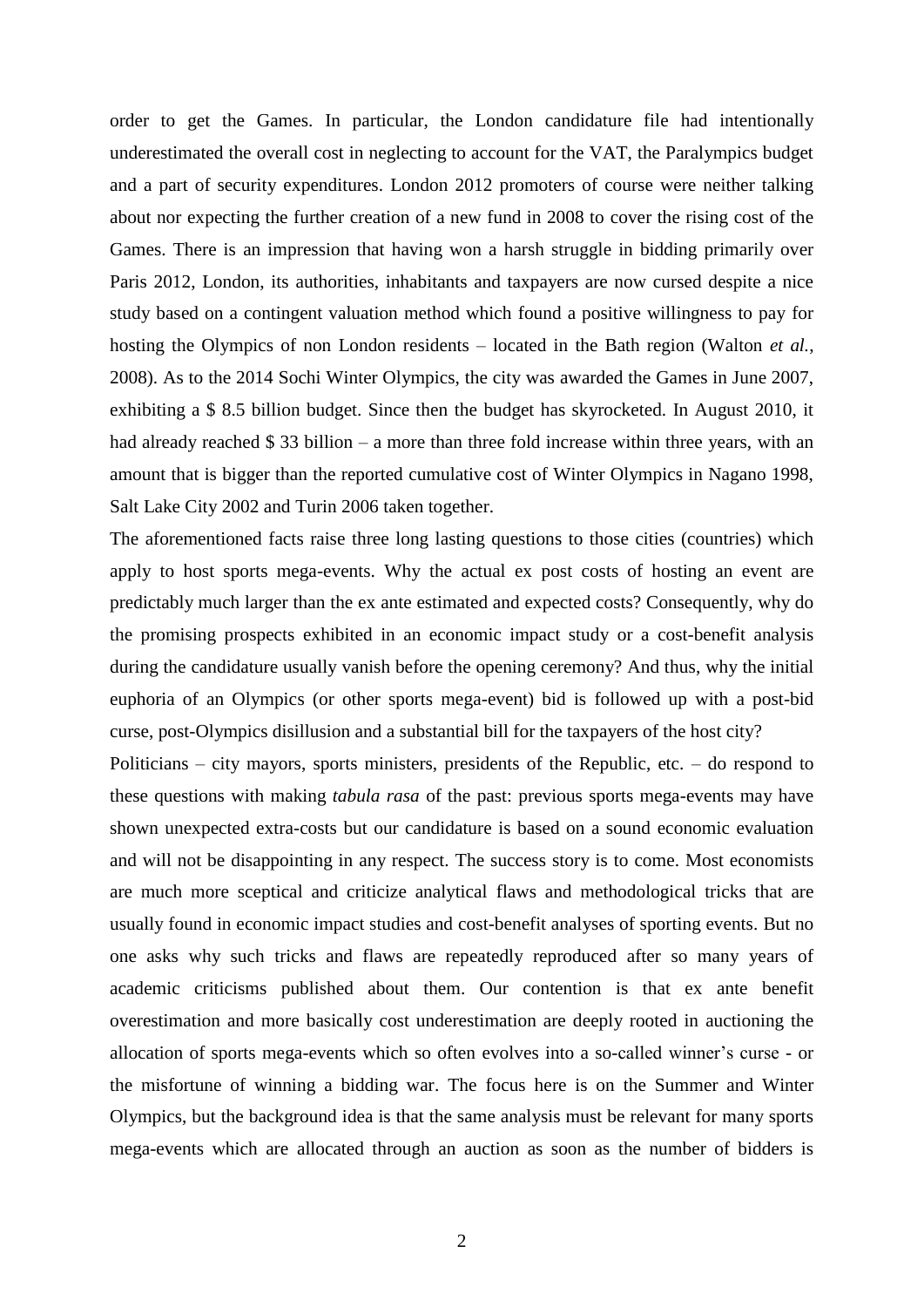bigger than one, such as FIFA's soccer World  $Cup<sup>3</sup>$ , the Rugby World Cup or UEFA's soccer Euro. The hypothesis of a winner"s curse has not yet been examined in such a context though it is sometimes referred to (Leeds and von Allmen, 2002) or further analyzed (Swindell and Rosentraub, 2002) with regards to cities bidding to host professional team franchises in North American team sports leagues.

In view of validating the winner"s curse assumption, the chapter starts with a brief overview of the candidature puzzle (Section 1). Then three analytical variants of the winner"s curse are presented (Section 2) in order to adopt the one which best fits with the Olympics centralized monopolist allocation process based on auctioning in a context of asymmetrical information (Section 3). From this pioneering analysis are derived a few indicators that can detect a winner's curse dwelling upon its major expected outcomes (Section 4). Finally, a preliminary attempt to verify the winner"s curse hypothesis with such indices is undertaken for the Summer Olympics from 1972 to 2012 and Winter Olympics from 1980 to 2014 (Section 5). The conclusion recommends a halt in bidding for the Games, an alternative being to fix an Olympics site once and for all.

## **1. Bidding for sports mega-events: the candidature jigsaw puzzle**

1

The cradle of the winner's curse, if any, lies in bidding to obtain the Olympics, which means that the roots of the curse emerge during a precise span of time. First, it must be identified. Let us define the overall sequencing of an Olympiad as follows. In *t-3*, a city considers the opportunity to participate into bidding for the next Olympics. In *t-2*, it starts preparing and promoting its candidature in order to have its application ready in due time for the bid (the IOC votes). In *t-1*, the IOC votes determine the winner which will host the Games. Let us date *t* the day of the Olympics opening ceremony and *t+1* the day of the closing ceremony. Further, assume a post-Olympics economic recession, following growth between *t-1* and  $t+1$ , occurs up to a date  $t+2$ . Let us fix  $t+3$  as the date when all economic and social effects of the Games end up – taxpayers have finished to repay the debt if any, residents have benefited from sporting and non sporting infrastructures built up for the Games as well as from positive intangible effects such as feel good, image and reputation satisfactions. Therefore: *t-3* to *t-2* is a *preparation* stage to a city's candidature; a simplifying assumption is

<sup>&</sup>lt;sup>3</sup> Allmers and Maennig (2009) have already shown that significant net economic benefits cannot be identified for FIFA World Cups in France 1998 and Germany 2006. More in tune with the winner"s curse hypothesis, total investment of \$1.35 billion in stadiums for the World Cup 2010 in South Africa was much higher than the \$105 million initially budgeted at the time of the tournament bid in 2004 (du Plessis and Maennig, 2009).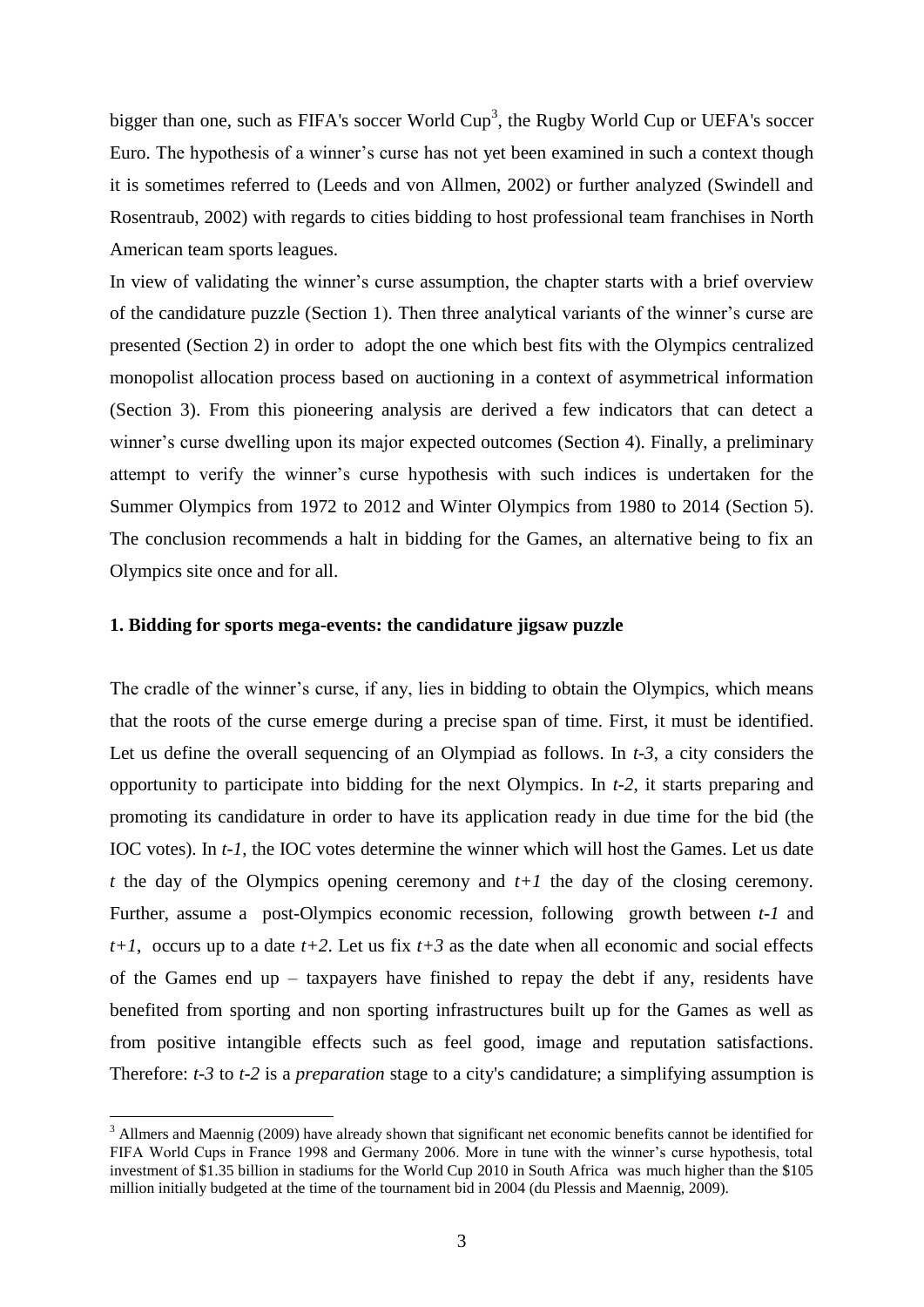adopted, *i.e.* this stage does not involve any cost even though some preliminary study may be achieved.

*t-2* to *t-1* is a *candidature* stage; ex ante potential or expected costs are assessed and eventually described in the city application file submitted to the country's OC (Olympic Committee) and, then, the IOC in *t-1*. This stage is usually six to seven years. It is the stage during which the winner"s curse emerges, if any, in the form of an ex ante underestimated potential cost *ct-1*. A bidding city usually commands and finances at least one ex ante study regarding the economic impact of hosting the Olympics. Since the cost of such a study is diminutive<sup>4</sup> compared to the expected overall cost of organisation, sporting and non-sporting infrastructural investments contained in *ct-1*, it is neglected in the analysis below.

*t-1* to *t* is an *investment* stage both in organisation and (sporting and non-sporting) construction. During this stage the real cost of hosting the Games materialises into an ex post actual cost in *t* that is *C<sup>t</sup>* which may or may not differ, from *ct-1*. Both ex ante expected and ex post actual costs are to be taken into account when it comes to identify a possible winner"s curse.

*t* to *t+1* is a Games *unfolding* stage which reaches a peak in direct tangible revenues accruing to the LOOC and also a peak of the Olympics economic boom, including sometimes some unexpected extra costs at the very last minute.

*t+1* to *t+2* is the span of time of post-Olympics *recession* when local economic activity is slowing down for some months up to one year or so, despite the possibility of modest post-Olympics revenues and intangible social costs and benefits.

*t+2* to *t+3* is a longer period of time along which all medium and long-term tangible (paying the debt, using and maintaining sporting and non-sporting facilities) and intangible (local population satisfaction, improved image of the host city, better social cohesion, various social costs and benefits) effects come to an end<sup>5</sup>.

If some supplementary information happens to be published about ex post costs after *t*, it must be picked up for the assessment of a possible winner"s curse.

Nearly all bidding cities hire a consulting company or research centre to carry out an ex ante economic impact study or an ex ante cost-benefit analysis, usually a contingent valuation at this stage. The projected costs and revenues from the Games are a requisite part of the application file remitted to the IOC. A glance at the existing literature demonstrates that ex

<sup>4</sup> Around \$1 million, but the overall cost of the bid can reach up to \$100 million, not to speak of under the table expenses, also neglected here.

<sup>&</sup>lt;sup>5</sup> Except *t* to *t*+1 which lasts two weeks, and *t*+1 to *t*+2 sequence which is rarely longer than one full year, all other sequences occurs over several years.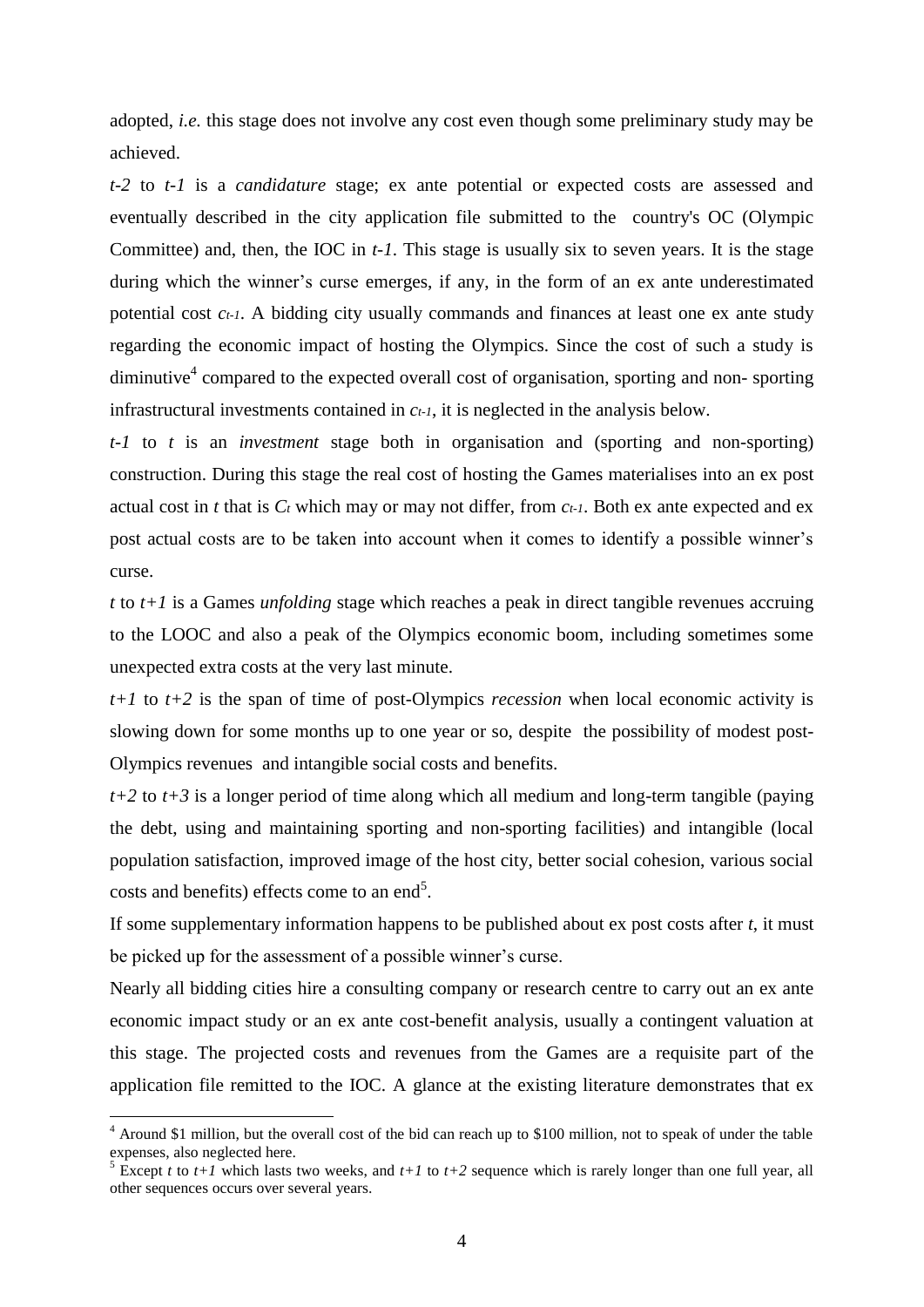post economic impact and cost-benefit analyses are substantially fewer than ex ante studies. Host cities generally do not commission an ex post evaluation of the actual costs, revenues and benefits that could reveal too many differences between initial costs-benefits and the ex post reality. Thus, the few existing ex post studies are mainly due to academic research. There is a good reason for that. When, for the same sport mega-event, there are both ex ante and ex post studies, the latter exhibits a disappointing economic outcome. One of the rare events for which one can compare ex ante economic impact study commissioned by the organisation committee (ESSEC, 2007) to ex post economic impact study and cost-benefit analysis with a rigorous methodology (Barget and Gouguet, 2010) is the 2007 Rugby World Cup in France. The results are:

Ex ante economic impact:  $\in$  8 billion.

Ex post economic impact:  $\epsilon$  539 million.

Ex post net social benefit (social benefits minus social costs):  $\epsilon$  113 million.

The aim here is not to discuss the analytical flaws and methodological tricks of economic impact studies and cost-benefit analyses. Most economists do not trust the former and prefer the latter though with some reservations (Baade and Matheson, 2001; Barget and Gouguet, 2010; Crompton, 1995; Johnson *et al.*, 2001; Hudson, 2001; Késenne, 2005; Matheson, 2009; Porter, 1999; Walker and Mondello, 2007). They raise serious doubts about the excessively optimistic estimates of the ex ante studies. Scepticism is widespread among academic economists who are used to cut down with more rigorous methods the anticipated net benefits exhibited in studies doomed to be utilised by bidding cities for the purpose of announcement and promotion of their candidature. However, no one economist has analysed so far why such overestimation of positive sports mega-events economic impact, including their ex ante cost underestimation, is so systematically reproduced from one bidding city to the other, and from one Olympiad to the next one. This is due to a missing relationship that economists have not yet established between economic impact studies underestimating the costs and overestimating the benefits, on the one hand, and the need for a city to outbid other bidding cities, on the other hand,, *i.e.* to ex ante exhibit the biggest expected economic impact or net social benefit, and afterwards to be plagued with a winner's curse.

Moreover, the sceptical assessments of professional economists remain unheeded, or even unheard, by decision makers and city authorities who repeatedly commission ex ante economic impact studies, in particular between *t-2* and *t-1*. All city mayors and candidature promoters of bidding cities are very much eager to obtain a study exhibiting a positive economic impact derived from hosting the targeted sports events, and are ready to pay a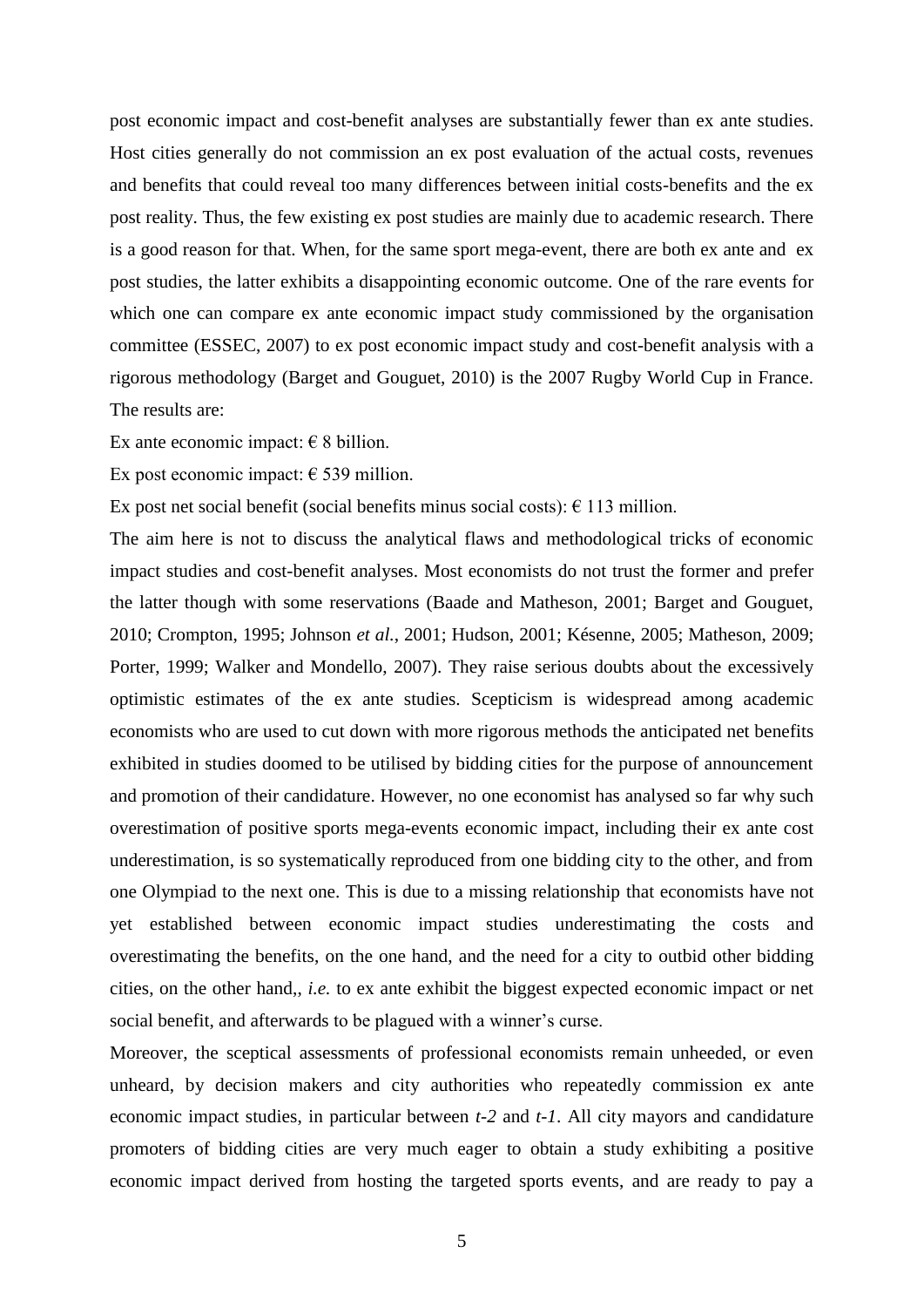significant amount of money (to a prestigious consultant) for getting such conclusion. Cognizant of this purpose, consulting companies obligingly deliver impact studies which exaggerate positive economic spillover since providing a conclusion that predicts fantastic economic impact is a precondition to be selected in the future as a consultant by other cities or countries applying as potential hosts for some sports event.

Thus, when focusing on methodological weaknesses of economic impact studies, most economists touch a really sensitive issue. However, they do not perceive that methodological shortcomings are there on purpose, to support and embellish the application file of a bidding city. Cost underestimation and benefit overestimation are embedded in the process of bidding for the Olympics, and this guarantees that ex ante expected costs will be higher than ex post actual costs (and anticipated benefits higher than the real ones). In some sense, wrong (*i.e.*  overestimating) economic impact studies are a launching pad for the winner"s curse. This is the reason why comparing costs publicised during or at the end of the candidature stage with actual organisation and investment costs at the end of the investment stage or later, is crucial to check the very existence of a winner"s curse and, by the same token, the fallacy of nearly all ex ante economic impact studies delivered to cities bidding for a sports event.

Are ex ante impact studies and cost-benefit analyses really needed or useful, a relevant question correctly raised by Baade, Késenne, Matheson and others? One may have some doubts since the result is known in advance: an underestimated initial cost of hosting the sports event and, consequently, a cost overrun ending with an extra cost to be paid by taxpayers whatever their willingness to pay which has been expressed ex ante. Our point here is not to assess the accuracy of ex ante studies. Nevertheless, should they have sometimes forecast ex ante negative or nil economic impact then we would not have suspected them to be so much involved in the generation of a winner's curse.

Three last dimensions of the candidature puzzle must be mentioned. First, there is difficulty in explaining with standard econometric models which are the determinants of bidding success for Olympic Games. Feddersen *et al.* (2008)<sup>6</sup> have attempted to do so for Summer Games between 1992 and 2012 with a model comprising seventeen variables that should likely be considered before the IOC votes -- the distance of sporting venues from the Olympic village, local weather and unemployment being the most significant variables. The outcome is interesting and, at first sight, surprising. The model correctly predicts the IOC decision for 100% of failed bids. In contrast, it correctly explains only 50% of successful bids. Feddersen

 $6$  See also A. Feddersen and W. Maennig's contribution to this Handbook.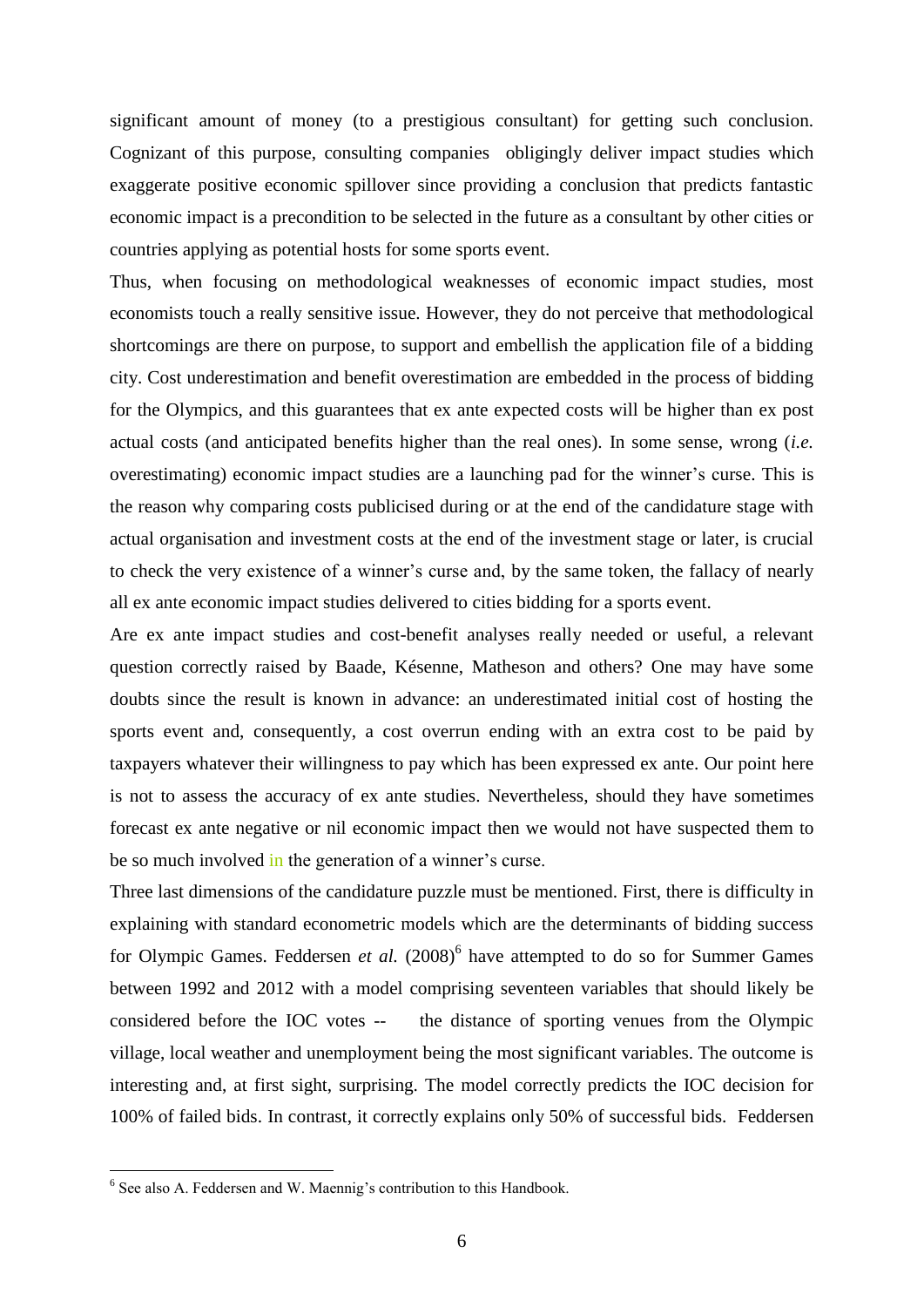*et al.* include no variable that represents the cost of the Games as publicised by bidding cities. Excluding cost from the model is probably a good econometric choice since cost must not be a priority variable in IOC votes. However, if cost is unheeded as a IOC decision criterion, the probability that a successful bidder will be cursed and pay the price for that during the investment stage of the Olympiad is extremely high.

Second, it is not always the least expensive Olympics project which is voted for by IOC members. For instance, Chappelet and Kübler-Mabbott (2008) carefully checked that IOC votes had been several times an entire surprise since it was not the best quality candidature file that had been selected; they openly mention the 1996 and 2012 Summer Olympics and the 1998, 2006 and 2014 Winter Olympics<sup>7</sup>. Does this mean that IOC voters do not care about the cost of the Games while bidding cities are very much concerned about it? If so, a winner's curse may be rooted in such an attitude asymmetry.

A third dimension of the candidature puzzle goes in line with the previous argument. It is very often the bidding city with the highest organisation and/or investment cost that is eventually successful. Table 1 reinforces such assumption with the 2012 and 2016 Summer Olympics. Both London and Rio de Janeiro had exhibited the highest investment and overall cost in their bids.

| 2012 Summer Olympics: announced costs      |                                              |                                      |                      |  |  |  |
|--------------------------------------------|----------------------------------------------|--------------------------------------|----------------------|--|--|--|
| New York<br>London                         |                                              | Madrid                               | Paris                |  |  |  |
| Overall: 10,68M\$                          | <b>Overall: 18,25M\$</b>                     |                                      | Overall: 8,87M\$     |  |  |  |
| Investment.:15,79M\$<br>Investment:7,59M\$ |                                              | Investment: 1,64M\$                  | Investment: $6,21M\$ |  |  |  |
| Operation: 3,09M\$                         | Operation: 2,46M\$<br><b>Operation: 2M\$</b> |                                      | Operation: 2,66M\$   |  |  |  |
| <b>Moscow</b>                              |                                              |                                      |                      |  |  |  |
| Overall: $11,86M\$                         |                                              |                                      |                      |  |  |  |
| Investment: 10,07M\$                       |                                              |                                      |                      |  |  |  |
| Operation: 1,79M\$                         |                                              |                                      |                      |  |  |  |
| 2016 Summer Olympics: announced costs      |                                              |                                      |                      |  |  |  |
| Chicago                                    | Tokyo                                        | Madrid                               | Rio de Janeiro       |  |  |  |
| Overall: 3,3M\$                            | Overall: 4,07M\$                             | Overall: 4,18M\$<br>Overall: 9,53M\$ |                      |  |  |  |
| Investment: 2,6M\$                         | Investment: $2,11M\$                         | Investment: 2,35M\$                  | Investment.:7,6M\$   |  |  |  |
| Operation: 0,7M\$                          | <b>Operation: 1,96M\$</b>                    | Operation: 1,83M\$                   | Operation: 1,93M\$   |  |  |  |

**Table 1: Ex ante cost: comparison between cities bidding for the Olympics**

Sources: bidding committees.

 $<sup>7</sup>$  In fact, Chappelet and Kübler-Mabbott rely on this empirical evidence for introducing an analysis of lobbying,</sup> influenced votes, and corruption in the process of allocating the Games. Such misdoings are connected with the winner's curse issue even though they are not the most significant proof of it.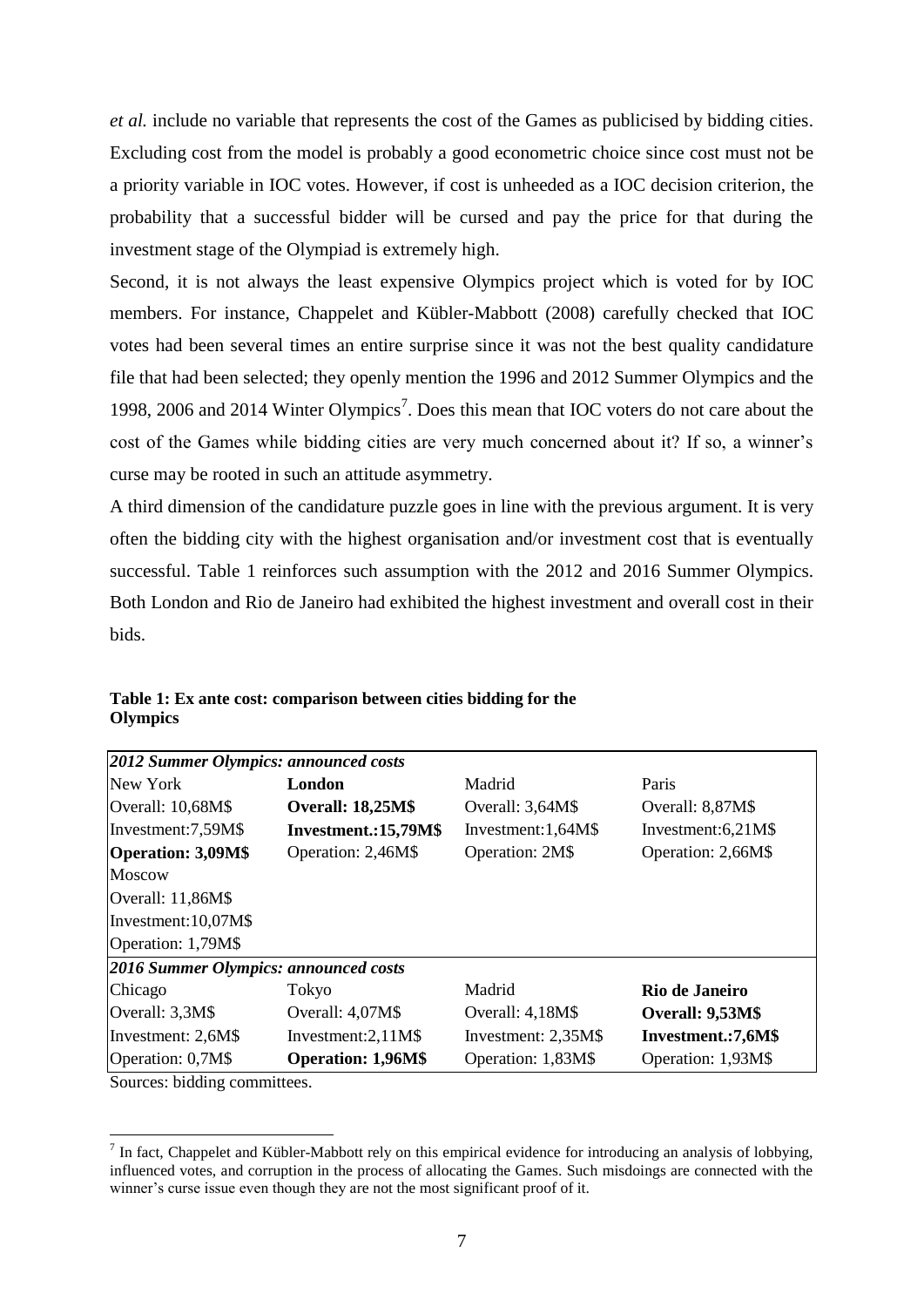## **2. Three variants of the winner's curse**

1

According to those sports economists who explicitly refer to the winner"s curse, the latter is defined as "the tendency of a winning bid to be in excess of the real value of the asset sold in the auction" (Sandy *et al.*, 2004, p. 309) or, phrased differently, "since the most optimistic among the potential bidders makes the winning bid, there is a good chance that the actual revenues (…) will be less than that bidder anticipated" (Ibid., p. 131). Note that here the winner's curse is merely understood as the result of bidders' behavior, it is comprehended only as a demand side triggered mechanism. No specific mention is made of the supply side except saying that it is a monopoly, like the IOC or FIFA for instance. Leeds and von Allmen (2002, p. 160) add: "Economists call this paradox – in which the "winning" city is actually worse off than it would have been had it lost the bid – the winner's curse." One implication from these definitions is that, on the demand side for an auctioned asset, there must be more than one bidder for the winner"s curse to emerge.

Sports economists have less emphasized the supply side aspect: is there any specific strategy and, derived from it, issues of monopolist organisations such as the IOC, FIFA, UEFA, etc., that could influence the auction in such a way as to come out with a winner"s curse? One objective of this chapter is to respond this question as well. Joining the demand side and supply side dimensions, one reaches analytical problems like bilateral monopoly $8$  or moral hazard and adverse selection issues in a relationship between one monopoly and several bidders; such issues are related to information asymmetry in principal-agent theory. Since usually more than one city is bidding for the next Olympics, the latter framework is the relevant one all the more that the IOC is, to some extent, a centralised and private bureaucracy at a global level. Although there are strong rivalries across its members (decision makers, voters), this organisation is not operating, properly speaking, on a competitive supply side market for the Olympics. The IOC does not sell its exclusive sports event in a genuine market where a fully-fledged market mechanism determines an equilibrium price.

From the very beginning, the winner"s curse had been imported into sports economics from the auction theory where it was born in 1971 in Western economics literature. In fact, the winner's curse was well known even earlier in centrally planned economies (CPEs) because it was the everyday life of centralised allocation of inputs and state finance.

 $8$  If there were just one single bidding city for each Olympics, the situation would be one of a bilateral monopoly. Economic theory has demonstrated since the Edgeworth diagram that, in this case, the outcome of negotiations and the precise terms of the transaction will depend on the respective bargaining power (or simply the naked power) of the two bilateral monopolists (the IOC and the single bidding city).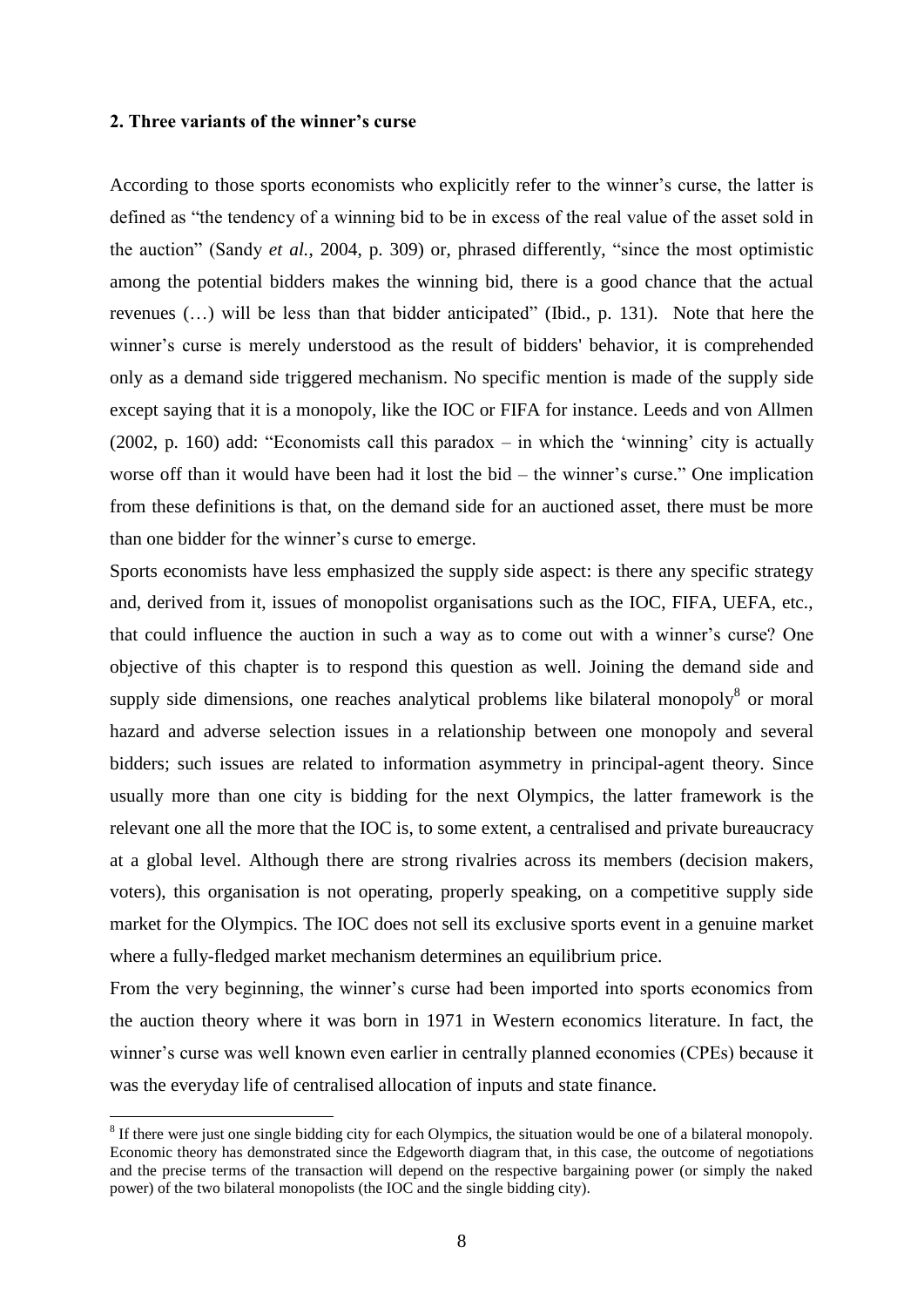#### *2.1. The winner"s curse: "you have won the bid and will lose money"*

The winner's curse hypothesis was first advanced by Capen *et al.* (1971) to explain the low returns on investments to companies engaged in competitive bidding for oil and gas leases. The impression was that winning bidders had paid a too high price for oil and gas leases (Gilley *et al.*, 1986); they had been cursed. In other words, they had paid an auction price higher than any likely market price and had undertaken too high a cost to be recouped by the revenues of their investment in oil and gas exploitation. Similarly, Gilberto and Varaiya (1989) have provided evidence of a winner"s curse to explain large takeover premiums in auctions for failed banks, in sharp contrast to the orthodox view endorsed by the mainstream finance literature.

In all such circumstances, it was noted that in any auction-type setting, where the value of the auctioned object is uncertain but will turn out to be the same for all bidders, the party that overestimates the value of the object is likely to outbid its competitors and win the contest. The items won, however, are more often than not those whose value has been overestimated. Auction winners who fail to recognize this possibility are likely to be cursed by having paid more for an item than its true value. Thus, there is adverse selection in this outcome. The bidding process results in winning bids that produce below normal or even negative returns contrary to all that is learned from the theory of rational investment decision. Thaler (1994) stresses the asymmetric information across bidders, which leads to an extreme form of the winner's curse in which any positive bid yields an expected financial loss to the bidder. An increase in the number of other bidders implies that to win the auction you must bid more aggressively. Yet the presence of more bidders also increases the chance that if you win, you will have overestimated the value of the object for sale – suggesting that you should bid less aggressively.

A parallel can be drawn here with allocation of the Olympics through an auction bid. The IOC, when calling cities to bid and fixing a deadline for the submission of candidature files, is in a situation that compares with a state or a region calling companies to bid for oil and gas leases. No one a priori knows the real market value of being selected as the next Olympics host city, not even the IOC. What the IOC looks for is to find a city eager to host the Games and organise them in the best way (i.e., the ex ante supposedly best project). Thus, the IOC is interested in eliciting aggressive bidding to get the "best" project because it will benefit from the resulting winner"s curse. Bidding cities are exactly in the conditions that Thaler points at: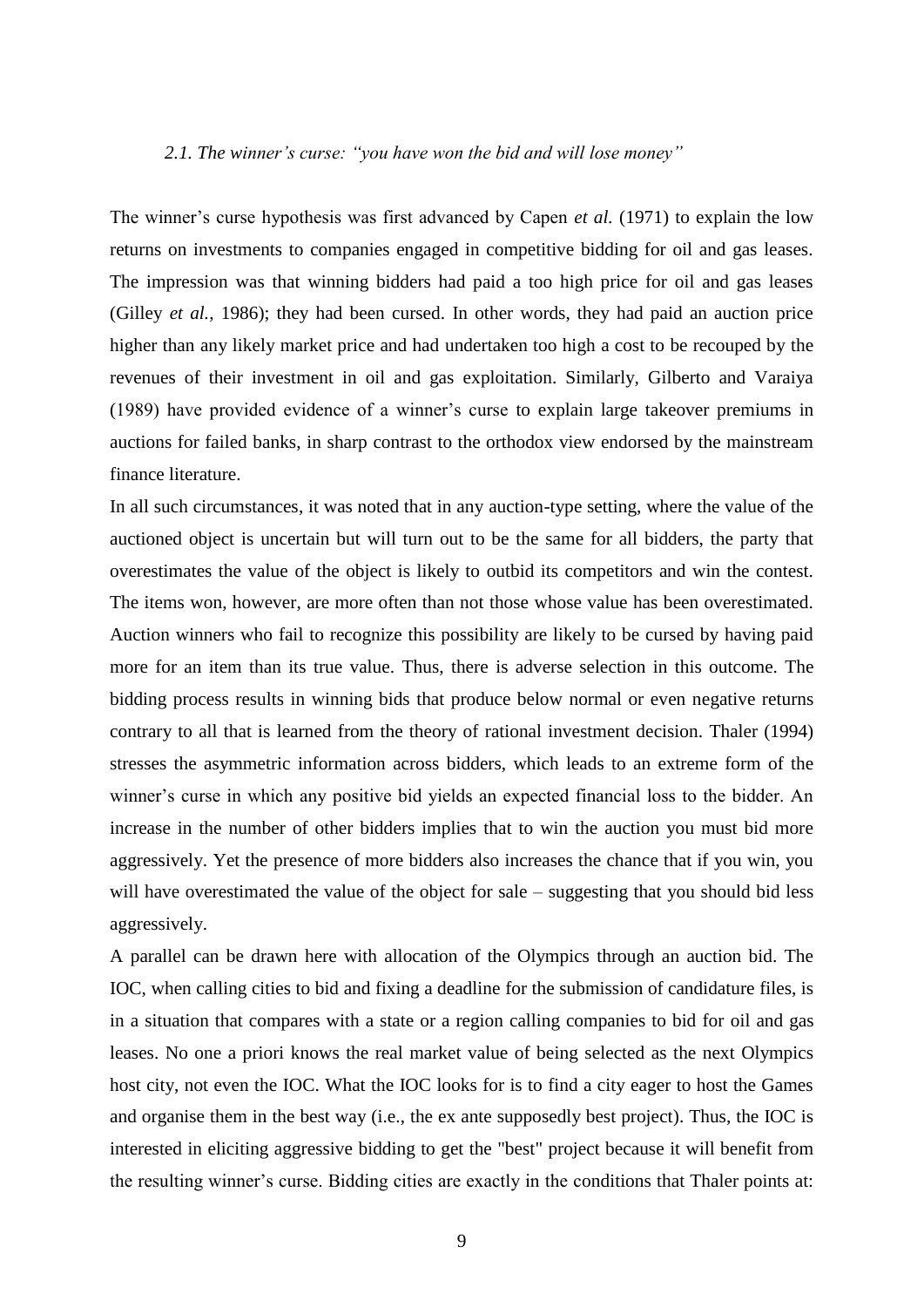if they want to have a chance to get the Games, they definitely must overbid other bidders until the date<sup>9</sup> of allocation (IOC members' vote). Assuming that the IOC is used to choose the best project from an economic point of view<sup>10</sup>, the winning city is absolutely cursed since it has promised to invest and pay too much to get the Olympics, while the IOC is going to obtain a grandiose project for which it will not pay the full price. It appears here, first, that the supply side also matters in the analysis of the winner"s curse and, second, that adverse selection is likely to allocate the Games to the city applying with the most expensive project. The more a bidding city has underestimated the announced costs for hosting the Olympics, the more the winner's curse will materialise in ex post extra costs, and a possible financial deficit, and the more the IOC will have got a magnificent project without paying its full cost.

#### *2.2. Being cursed on financial and second hand markets*

Forty years after the article by Capen *et al.*, the literature about the winner's curse has grown for a very simple reason: the concept has found many applications in financial markets which now comprise the great bulk of the winner's curse literature (Kagel and Levin, 2002). In particular, it is utilised to explain the share value underestimation in initial public offerings and the positive initial returns earned by investors on new issued equities (Rock, 1986; Levis, 1990). Though it is a widespread phenomenon, it has been under the spotlights during IPO"s privatisation on new tiny stock exchanges in post-communist transition economies (Andreff, 2000 & 2003). Overbidding is also present in different auction mechanisms such as sealed-bid auctions, English auctions, first-price auctions with insider information, blind-bid auctions, and bilateral bargaining games (the latter would apply to Olympics bids only if there is one single candidature). In the background, one finds sophisticated models and a lot of technicalities that would not be easy to transfer to analysing city bids for hosting the Olympics.

The winner"s curse issue has also been found in second hand markets, primarily on the market for "lemons" where the true value of the second hand car is uncertain and unknown to the purchasers (bidders) while hidden by the seller. Akerlof (1970) has demonstrated that with such information asymmetry the market will lead to adverse selection and the winning purchaser will be cursed. There is even an application of the winner"s curse concept in sports

<sup>&</sup>lt;sup>9</sup> The selection process of the host city has evolved in two steps, first across potential bidders of a same country, and then across "qualified" bidding cities of different countries. This does not change the likelihood of the winner's curse to emerge and probably increases the pressure on cities to bid even more aggressively.

<sup>&</sup>lt;sup>10</sup> This assumption is dropped below when introducing non-economic factors that influence the IOC votes.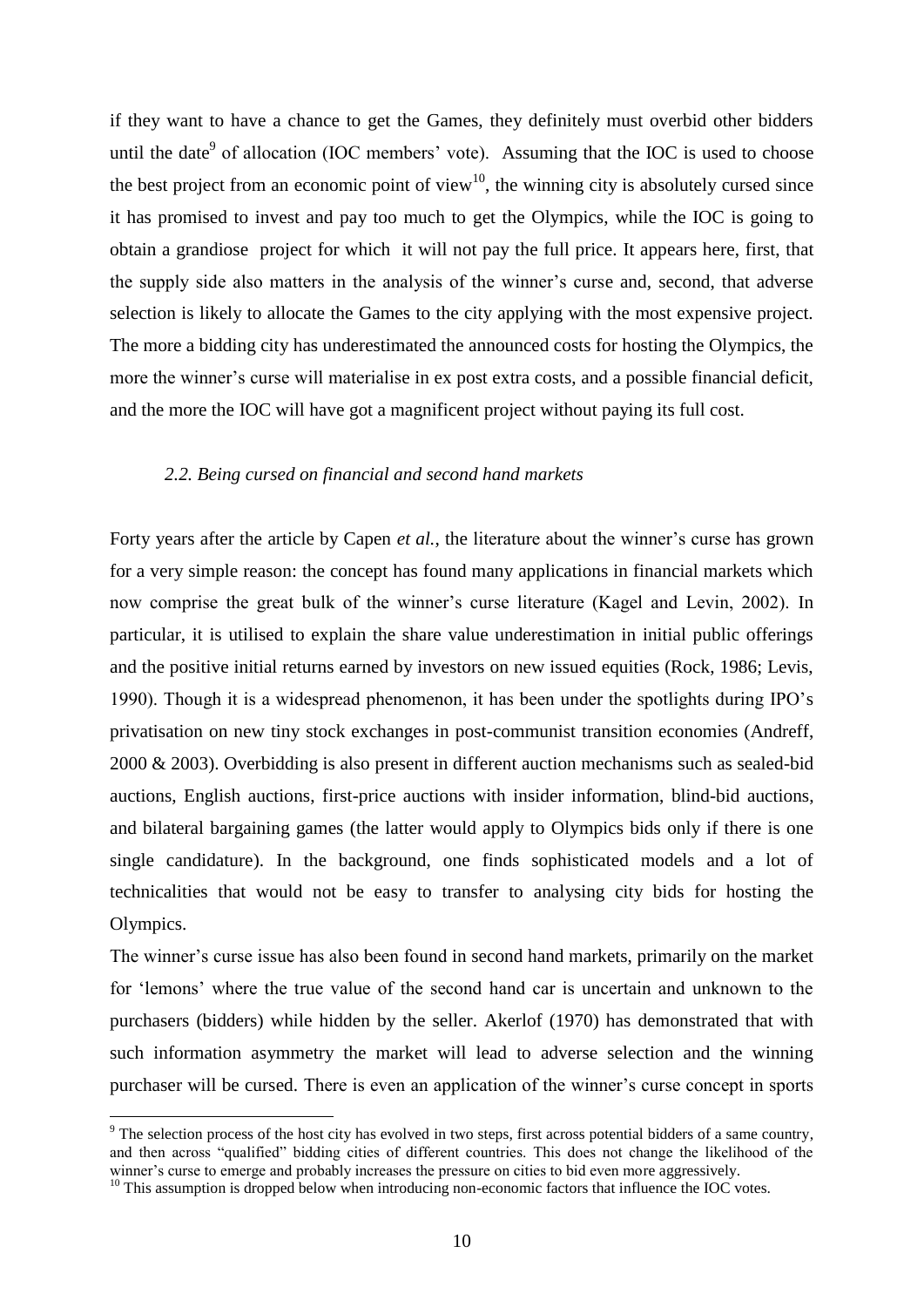labor markets wherein a veteran sells his services on the talent market. Cassing and Douglas (1980) have argued that with free agency teams will tend to acquire a biased set of players, those for whom the bidder has overpaid. Because of information asymmetries and uncertainty, bids by potential team owners will not always mirror the true worth of a player, but the team that values correctly has a poor chance of signing a player compared to a team that overestimates the player"s value. The latter is cursed.

Since the previous examples are not that close to an auction bid for hosting a sports megaevent, the rest of the chapter does not follow this path.

## *2.3. The winner"s curse in a context of centralised allocation of investment funds*

In central planning (CPE), every year investment funds were allocated across state-owned enterprises through an auction opened by the central state administration (central planning agency or industrial ministries). It was obviously not a market allocation but a call sent to enterprises to submit investment projects, the central authorities being supposed to finance the best projects. In Yugoslavia until 1956, the Federal Institute for Planning was auctioning investment funds every year, was collecting projects submitted by "self-managed" enterprises and eventually was supporting those investment projects which were deemed to be the most efficient and closest to central plan objectives (Neuberger, 1956). The national investment fund was allocated across those enterprises having provided the best projects. In the USSR, a national investment fund was distributed by Gosplan across industrial ministries whose job was to allocate their industry investment fund among the enterprises under their tutelage, according to some centralised "efficiency" criteria (Dyker, 1983). Those efficiency criteria used in the Soviet Union until the 1960s were absolutely debatable with regards to their economic rationale (Andreff, 1993). However, after economic reforms, the criteria for investment decision making came closer to those applied in public enterprises in market economies. In the latter, for each investment project *k* was calculated its discounted net benefit (its social profitability), that is:

$$
B_{k} = \sum_{t=0}^{N} \frac{R_{kt} - C_{kt}}{(1+a)^{t}}
$$

where  $R_{kt}$  stands for all revenues derived from the investment over its life's length (from  $t = 0$ ) to *N*),  $C_{kt}$  stands for all investment costs ( $C_{kt} = C_0 + C_t + C_f$  with  $C_0$  the initial investment cost,  $C_t$  the cost of all further annual investment 'slices' in case of a pluri-annual investment, and  $C_f$  the operational cost of the equipment over its life's length) and *a* is the national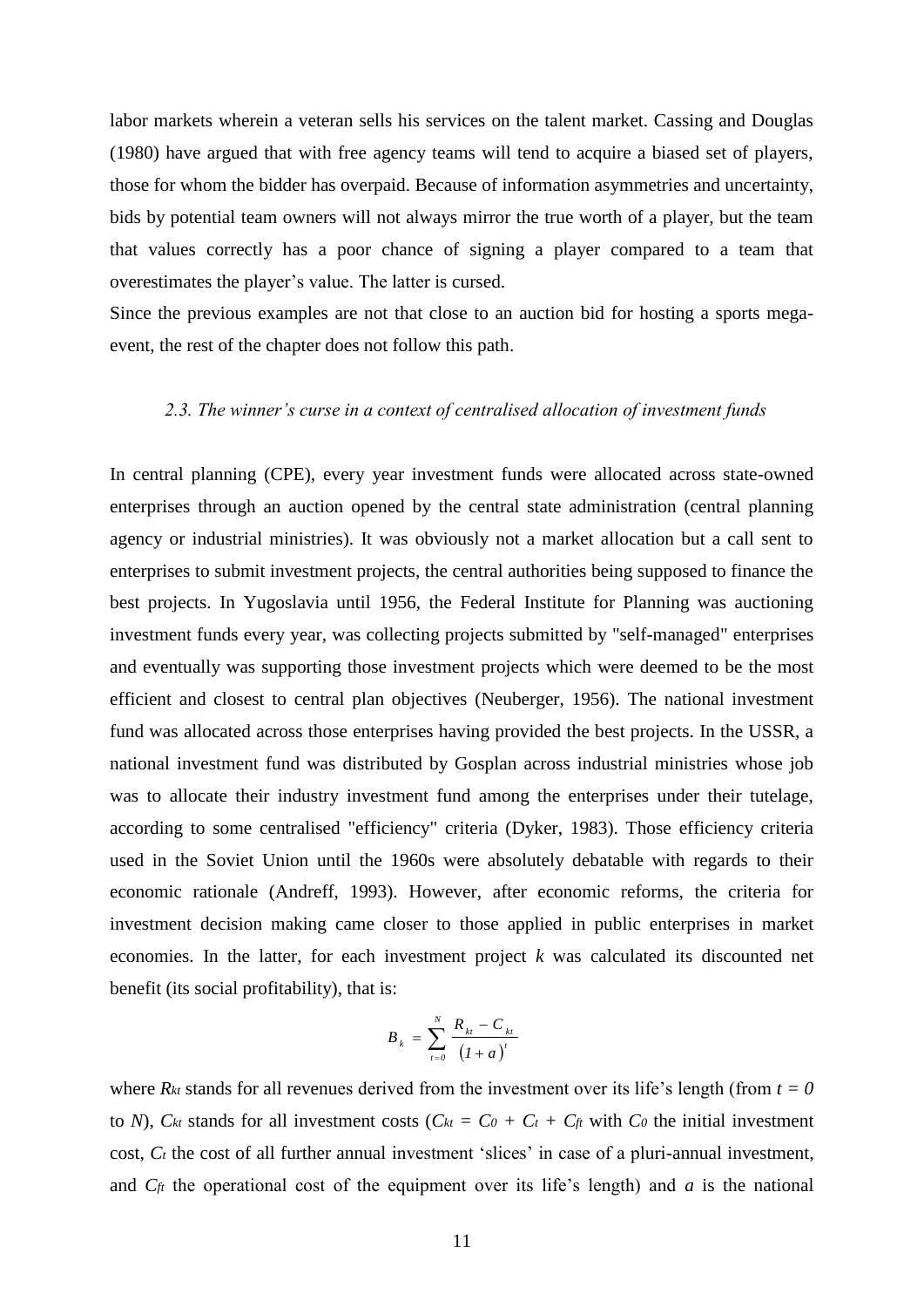discount rate fixed by a central planner<sup>11</sup>. In the face of rival projects submitted by enterprises, industrial ministries normally should have stuck to two selection rules:

1/ choose an investment project if, and only if  $B_k > 0$ , for any *k*;

2/ choose investment project *1*, then project *2*, then project *3*, etc., until the finance of the industry investment fund is exhausted if  $B_1 > B_2 > B_3 > ... > B_n$ . If the ministry investment fund could only afford to finance the first three projects, it would have allocated all its investment fund to the most socially profitable projects. Each enterprise, once obtained its own investment fund, was committed to include the selected investment project (including its costs and revenues) in its own annual plan and to compulsorily fulfil it.

However, in practice, investment fund allocation did not proceed exactly in such smooth and theoretical way due to a context of information asymmetry. Each enterprise director had a good knowledge about his/her enterprise's existing equipment, technology, production capacity, real costs, the skills and productivity of manpower and, therefore, the time required to achieve the new investment project with the allocated investment fund. In contrast, the industrial ministry (and of course the central planning agency) had only a blurred idea, or no idea at all, about the magnitude of enterprise inside managerial variables. In such context, in order to augment its chance to get some investment fund, each enterprise was very much eager not to reveal the true value of its inside managerial variables – information non transparency creating a moral hazard situation – and incited to "cheat"<sup>12</sup> with regards to the reality of its investment costs and revenues, and the required completion duration of the investment project. It has been demonstrated that cheating on investment projects was rather the rule than exception in CPEs (Kornaï, 1980; Dyker, 1983; Andreff, 1993) in the form of:

- Any enterprise was announcing an investment and operation cost *c<sup>k</sup>* for the project *k*  sent to the ministry and not the actual cost  $C_k$ , with obviously  $c_k < C_k$ , in order to augment its chance to get investment funds from the ministry.
- Any enterprise was announcing a very optimistic often absolutely unrealistic completion duration for the project *k*; Soviet economies have remained forever famous due to their unfinished investment building sites resulting from unattainable completion durations.

<u>.</u>

<sup>&</sup>lt;sup>11</sup> If *Rkt* were to include social indirect and non pecuniary benefits while *Ckt* were to include social indirect and non pecuniary costs, the investment choice would have relied on standard cost-benefit analysis. Soviet enterprises and planners did not mind such indirect and non pecuniary effects.

 $12$  The verb "to cheat" is used to mean what is pointed at, in academic terms, as information bias, distorted information and/or information manipulation in the communication between enterprises and their tutelage authorities (industrial ministries).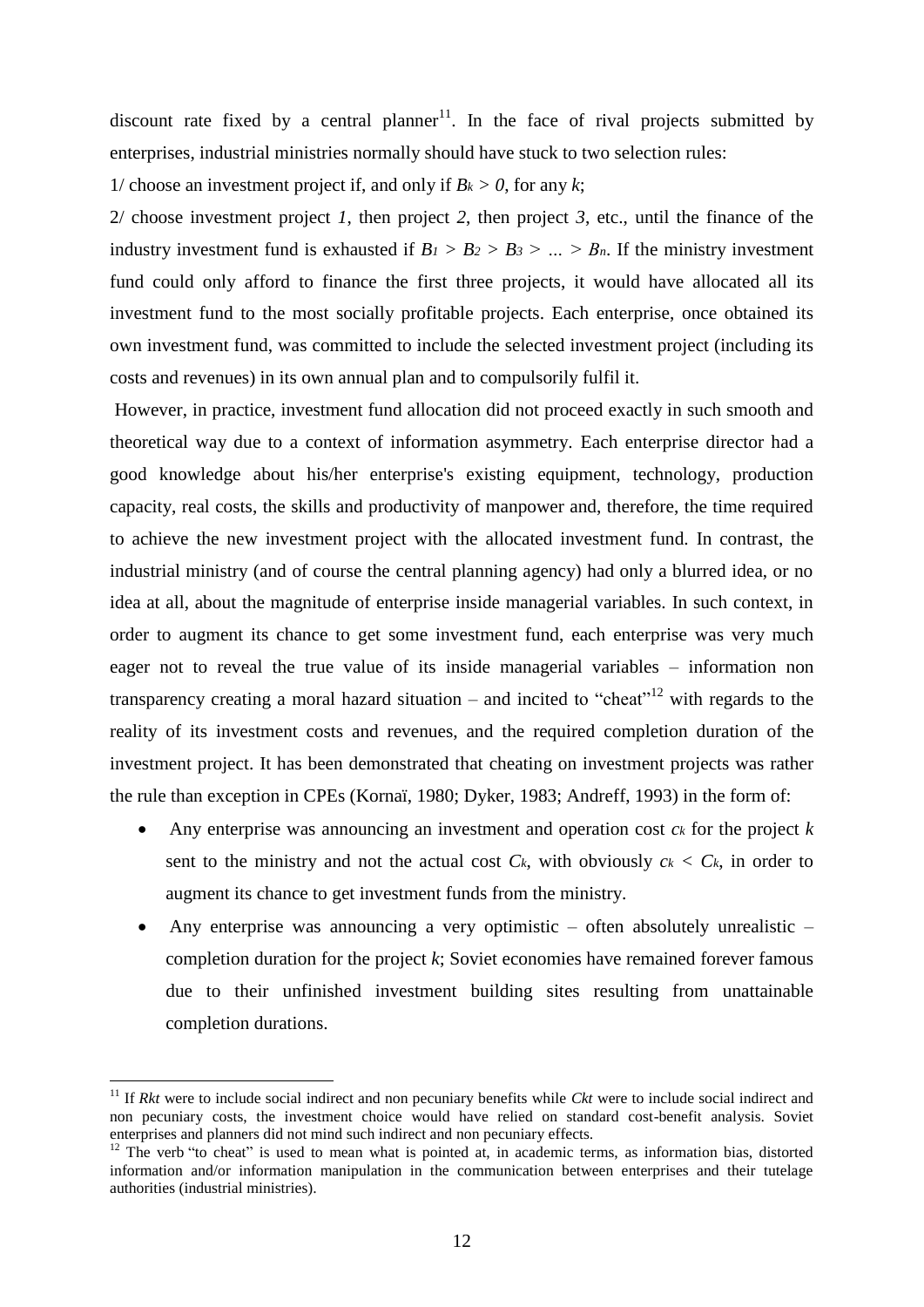• Any enterprise was anticipating overestimated revenue from the investment:  $r_k > R_k$ , with  $rk$  the ex ante announced revenues and  $R_k$  the actually expected revenues.

An obvious consequence of investment cost underestimation and investment revenue overestimation is that the social profitability of an investment project *k* sent by an enterprise to the ministry was quite higher than its real social profitability:  $b_k > B_k$ .

Since all enterprises had adopted such a strategic behaviour, central authorities and ministries were absolutely confused, when not entirely incapable to rationally make a decision about how and to whom to allocate the national investment fund. Facing a myriad of fabulous investment projects, ministries had a tendency to inflate the number of financed projects in the first year of five-year plan – overinvestment - which was generating a typical investment cycle in CPEs (Bauer, 1978) with quite fewer investment projects financed by the end of fiveyear plan. Indeed, all the projects submitted to a ministry were unrealistic, exhibiting an extraordinary social profitability, unbelievably low costs and a very short span of time to be completed. Thus, the aforementioned decision rule 1 was eliminating not even one project. The rule 2 was eliminating projects that seemingly were the most extraordinary. In such a confused situation, adverse selection was the most common outcome and inefficient or lowefficiency investment projects were financed, including after some bargaining, lobbying and bribery of the ministry's civil servants in charge of investment funds by enterprises.

Enterprises ordinarily were more often cheating by underestimating costs and completion durations than overestimating investment revenues. Thus, basically consider only the costs to simplify the issue. Let us assume that during the auction, a ministry was receiving investment projects such as:

## $c_1 < c_2 < c_3 < ... < c_k < ... < c_n$

If it were choosing the first three, it might well have selected the least efficient or, at least it was not sure to have kept the three most efficient ones. If in reality all projects had exactly a same actual cost  $C^*$ , it would have meant that  $cI = CI - C^*$  was the investment project for which the ex ante cost announced by an enterprise was the most underestimated compared with its actual cost. It follows that  $c_2 = C_2 - C^*$  was the second most underestimated project in terms of cost, and  $c_n = C_n - C^*$  was the project with the least underestimated cost. The latter was nevertheless the one which had no chance to be funded while the first projects *1*, *2*, and *3* were the most likely to be financed by the ministry although being the most underestimated, *i.e.* the least feasible in terms of cost and completion duration. Adverse selection is obvious. Now, let us relax the assumption that all projects had a same actual cost *C\** but, instead, they had different costs. Then all ministry decision making would depend on the relationship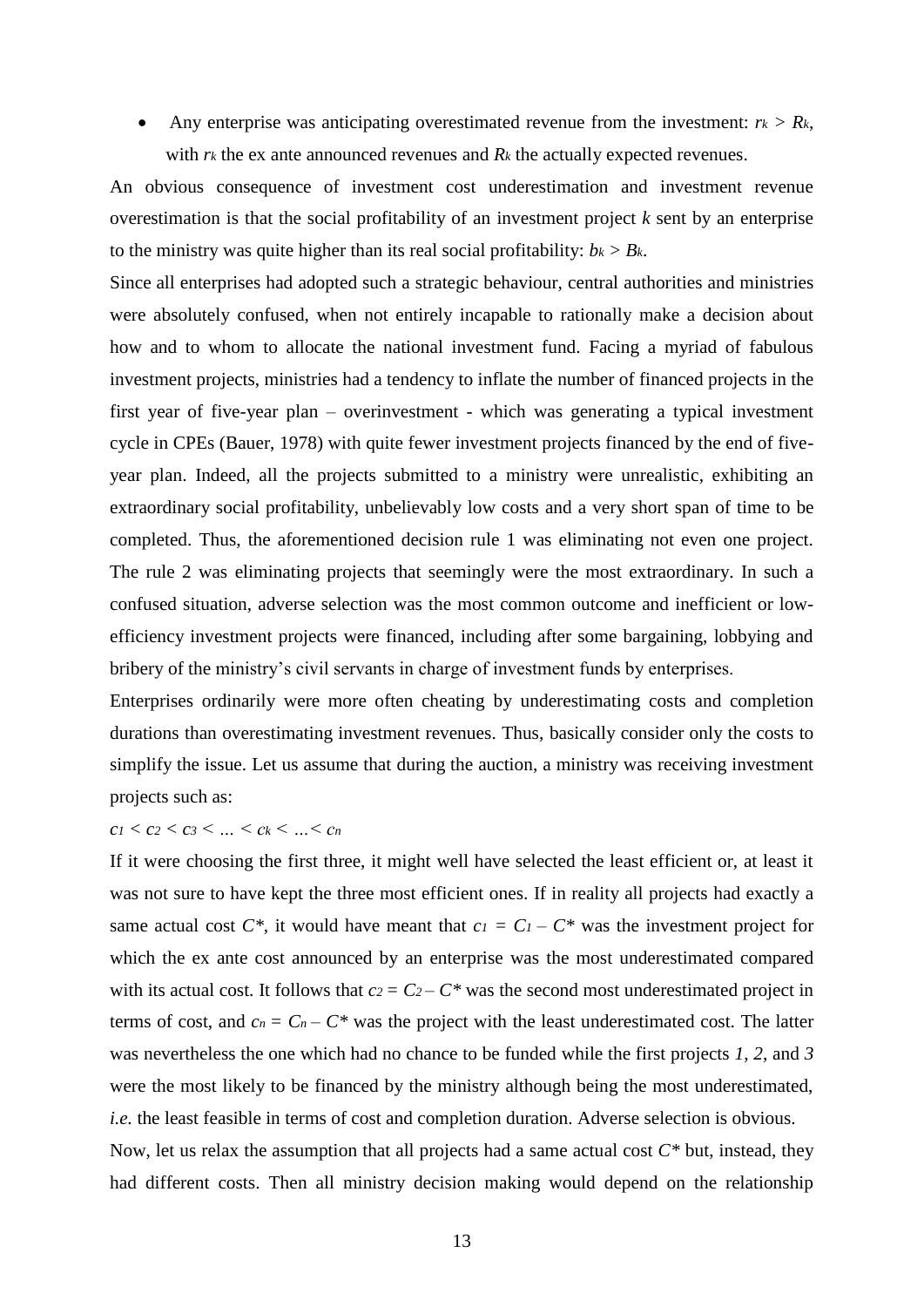between actual costs and the announced costs  $c_1 < c_2 < c_3 < ... < c_k < ... < c_n$ , that is, on the degree of cost underestimation specific to each investment project. Let us imagine that actual costs indeed were such as  $C_1 < C_2 < C_3 < ... < C_k < ... < C_n$ . Then the risk of adverse selection is difficult to exactly assess but it is minimal. On the other hand, the risk of selecting inefficient investment projects was quite high if the actual costs *C1*, *C<sup>2</sup>* and *C<sup>3</sup>* were such that the real social net benefits were  $B_1$ ,  $B_2$  and  $B_3 < 0$ , despite ex ante announced social benefits *b*<sub>1</sub>, *b*<sub>2</sub> and *b*<sub>3</sub>  $>$  *0* declared by enterprises during the auction. Now, if actual costs were such as  $C_n$  < ... <  $C_k$  > ... <  $C_3$  <  $C_2$  <  $C_1$ , then adverse selection reached its maximum. The latter hypothesis corresponds to a reality where the less actually efficient is an investment project, the more the enterprise underestimates (hides or cheats about its own inefficiency) its actual costs. Such hypothesis was more than realistic in Soviet economies because those enterprises submitting the lowest quality investment projects were more eager to cheat (underestimate costs) than rival enterprises.

The conclusion is that when a centralised organisation in a monopoly situation utilises an auction to proceed with funds allocation to bidding enterprises, adverse selection is extremely likely to appear. And the winner's curse is there in. The ministry is cursed in so far as it has allocated investment funds to less efficient projects and it will become aware of it when enterprises which have benefited from the funds allocation will be unable to complete their investment projects at the announced cost within the announced deadline. The state-owned enterprise, in some way, is cursed as well: through cheating, it has submitted an infeasible investment project and, in practice, it will not be able to complete it within the deadline at ex ante announced cost. In the Soviet system, an enterprise which was not correctly fulfilling its plan was normally sanctioned (lower bonuses, fewer honorific rewards, dismissal or even worse under Stalin). In an attempt to avoid sanctions, enterprises were adding to informational cheating some bad management practices (Andreff, 1993) coined as "strategic behaviour" in standard economic theory<sup>13</sup>.

When lagging behind its annual investment plan time schedule, an enterprise was attempting to bargain an extension of its initial investment fund, allocated at the beginning of the year, but which had revealed to be too short due to cost and completion duration underestimation. First, it was a bargaining with centralised authorities (ministries) to obtain a facilitating revision of its planned objectives: allocation of extra investment fund, extra inputs or

 $13$  This third variant of the winner's curse fits with a public choice approach since the winner is cursed after on purpose underestimating/overestimating public investment decisions while in the first one the winner is cursed simply due to his/her wrong estimation of the magnitude of oil and gas leases and the interest of exploiting them. There is no public choice and no one cursed on purpose in the latter case.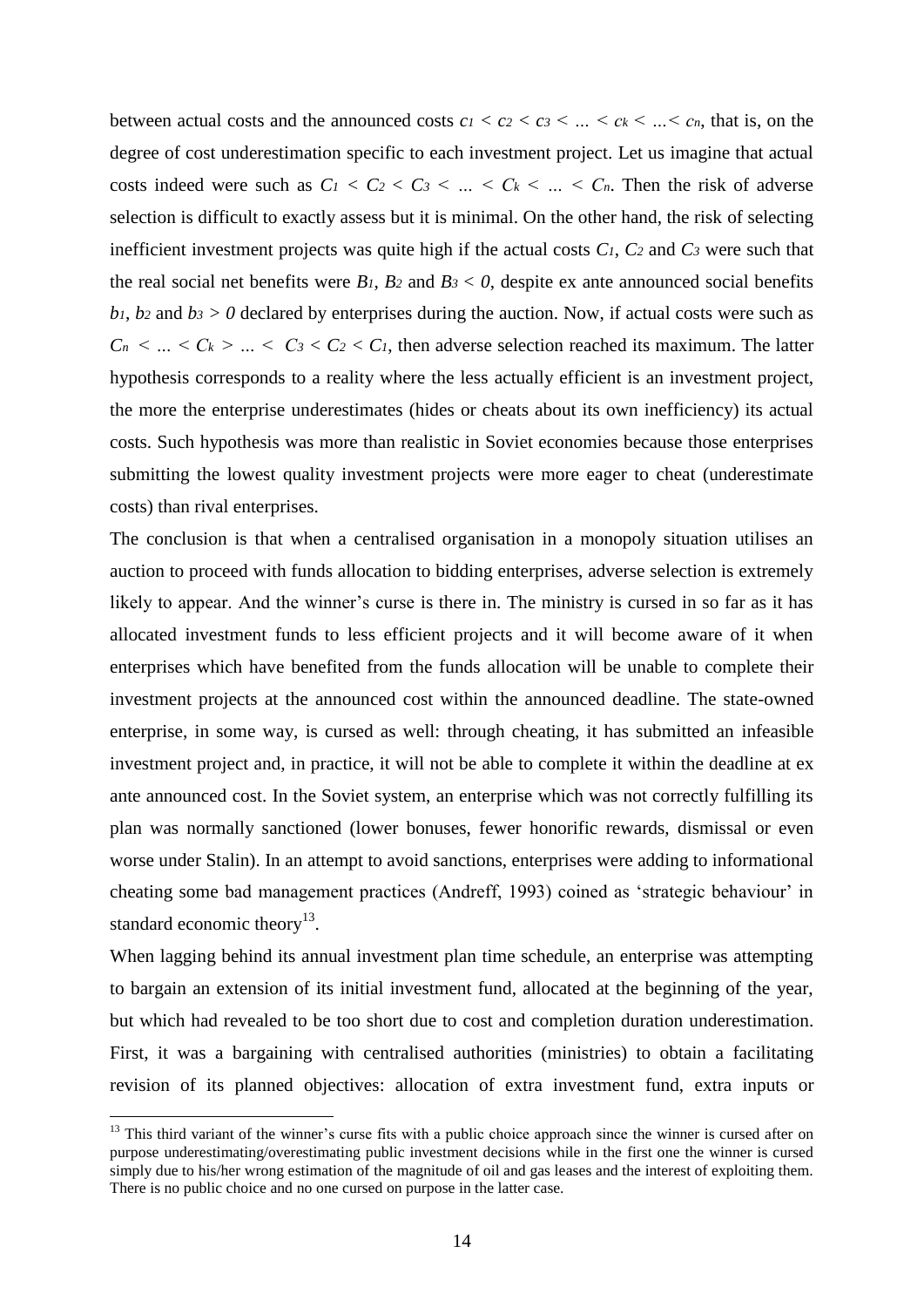manpower, downward revision of plan targets including that the investment project initially submitted will not be completed in due time and so on. Big Soviet enterprises had elaborated a specific strategy based on *tolkachi*. A *tolkach* was an enterprise employee especially engaged for staying in Moscow and canvassing tutelage ministries with demands for extra investment funds, extra inputs, and downward revision of plan targets. In other words, it was the Soviet variant of lobbying. The *tolkach* had become a quasi-institution, though informal, of the Soviet economy and, in some sense, he was a derived product from enterprise winner"s curse. Being cursed by its own cost underestimation strategy, the Soviet enterprise always attempted to get extra means for completing its investment project through some pressures on and drawing the attention of centralised tutelage authorities.

*Tolkachi* were endowed by their enterprise directors with (illicit) secret funds that enabled them to bribe those ministry bureaucrats who were likely to deliver extra investment funds and extra inputs to the enterprise, to treat enterprise's demands as well as those emanating from rival enterprises (also cursed during the auction) and to push the enterprise demand files up to decision makers in the Kafka-like universe of a Soviet ministry. It was common practice that Soviet enterprises were corrupting bureaucrats in charge of allocating investment funds and other material means. In a nutshell, in view of avoiding the worst consequence of the winner's curse consisting in sanctions for plan non-fulfilment, a Soviet enterprise was usually resorting to bargaining, lobbying and bribery, the three recipes of a "successful" enterprise management in a centralised economy with information asymmetry.

## **3. The Olympics centralised allocation process with asymmetric information**

There is a similarity between the centralized auction for allocating investment funds in a CPE and how the auction functions through which the Olympics are allocated to a bidding city. However, similar is not identical even though the selection mechanism of a host city proceeds, in absence of a genuine market for the Games, with an auction by a (global) centralised authority or organisation, *i.e.* the IOC. From the starting point of the comparison, a difference must be underlined. In a CPE, a centralised body offers funds to achieve an investment, then opens an auction for investment projects, and finally allocates investment funds to various enterprises for projects to be achieved within an annual deadline. With the Olympics, the IOC publicises the task of hosting and organising the next Games within a precise deadline, then it calls for projects. These projects are not applying for IOC funding; rather, they are candidates to raise funds from different sources in order to cover the cost of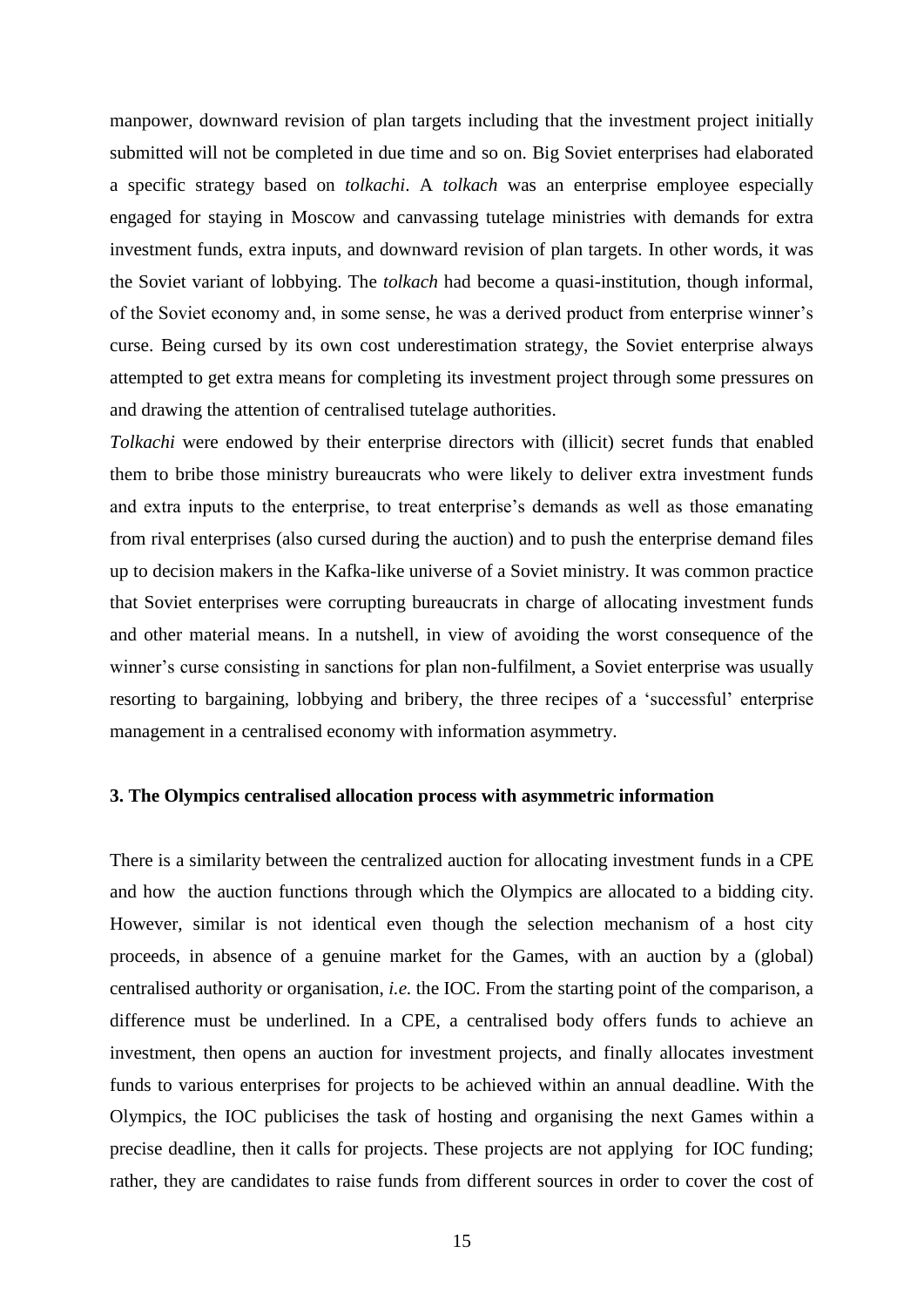those investments required to host the Games. At the end of an auction which usually takes several years, the IOC allocates the right to host the Olympics to the most interesting city project. However, the fact that the object of such auction is not merely a finance allocated by the IOC but the status of being the next hosting city of the Olympics does not reduce or eliminate the risk of a winner"s curse. The risk may be even higher than in a CPE allocation process because the incentive to cheat is much stronger. A city which wants to host the Games commits itself to heavily invest over a six to seven years span of time and then hopes to benefit from the "Olympics host city" label that provides a unique capacity for collecting and mobilising finance. The city financial commitment and concern are in the range of billion dollars to host the Olympics, whereas, in CPEs, enterprise investment was in the range of million roubles, sometimes less.

Now, considered as an auctioneer, does the IOC behave as a central planner or an industrial ministry allocating investment funds when it opens an auction for the next Games? A weak variant of a central planner model is due to Oskar Lange (1937) adapting the Walrasian auctioneer model. The auctioneer announces some price system, enterprises of the planned economy proceed with their economic calculation (profit maximising under a resource constraint) and then send back to the planner-auctioneer those output and input quantities that maximize their profit. If the quantities supplied and demanded by all enterprises do not equalize, the planner revises its price system, then enterprises recalculate their plan projects and send newly calculated quantities to the central planner. This iterative process lasts until supply-demand equality for all products and resources at equilibrium prices<sup>14</sup>. The auction for the Olympics differs from Lange model because the IOC initially does not announce any price. Moreover, the IOC explicit or implicit objective is not to reach Walrasian equilibrium prices and quantities.

An inverted planning model to Lange"s has been suggested namely by Malinvaud (1967), Manove (1971) and, for operational planning in Hungary, by Kornaï and Liptak (1965). Here the idea is that the planner announces quantities of output to be produced and inputs to be allocated and enterprises respond, after their own economic calculation, with prices and costs. The iterations go on until they converge toward equilibrium – the saddle point theorem. This process is closer to the IOC auction. The IOC, in some sense, announces quantities to be produced that is a defined assortment of sporting venues and infrastructure that must be completed and operational within the opening ceremony deadline. In addition, each bidding

 $14$  For a modelling of this iterative process: Andreff (1993).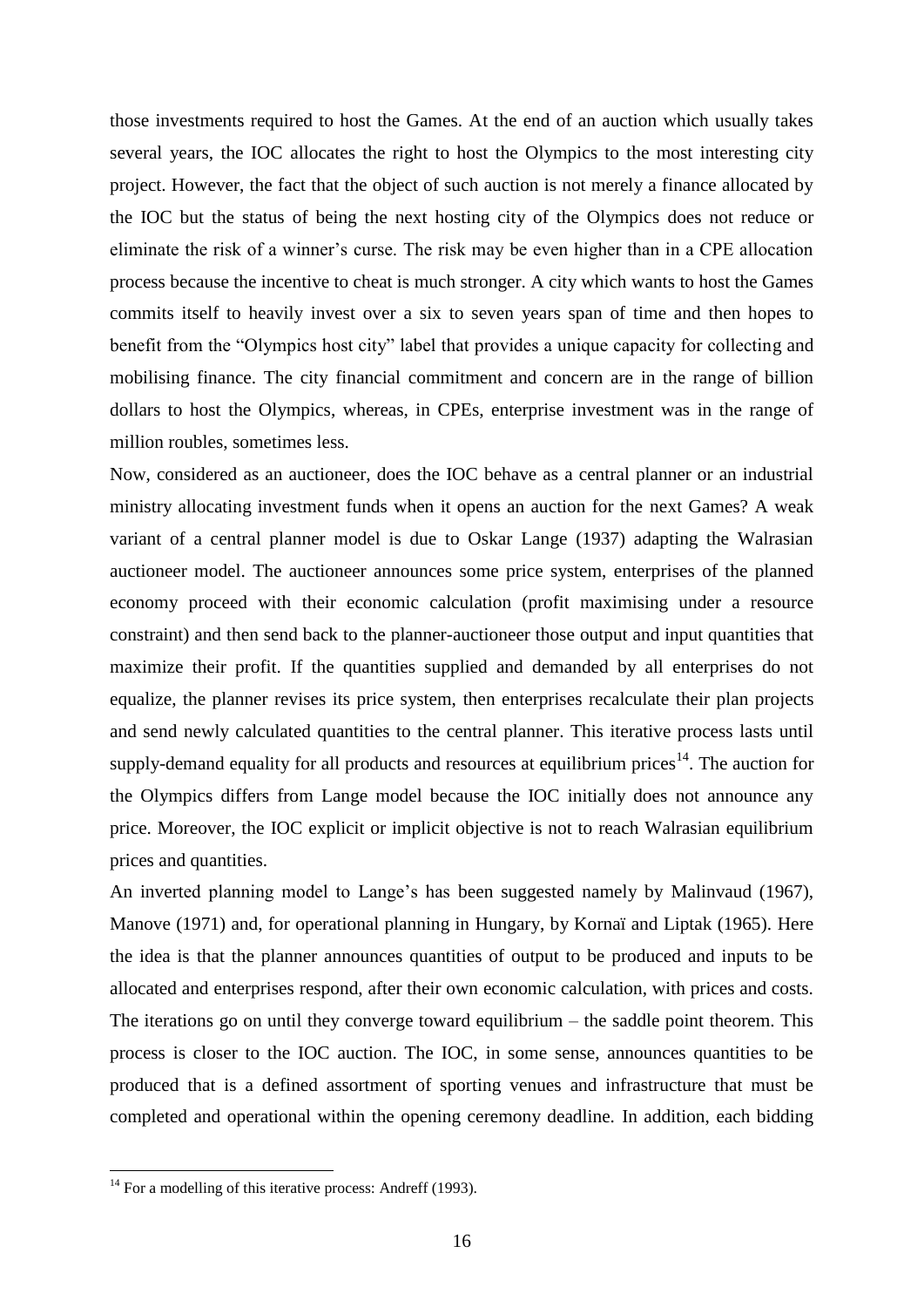city adds an optional number of non-sporting infrastructure investments, some IOC required, that may facilitate or embellish hosting the Games: transportation, high tech telecommunications, urban reconstruction, etc. Does the IOC get back prices and costs from bidding cities? No. It receives candidature files including both quantities of sporting venues and non-sporting infrastructural investments, and costs (prices) of all those investments and the LOOC expected organisation costs. To pursue this comparative analysis, objectives of respectively the IOC and bidding cities must now be questioned.

The very existence of the IOC is justified by four responsibilities or objectives, one of which being to elect (choose) every fourth year a host city for the Summer Olympics and Winter Olympics, and then to supervise its LOOC (Chappelet and Kübler-Mabbott, 2008). Is this objective maximized under some constraint as in the auctioneer-planner model? The constraint is that a bidding city must provide all the required facilities and must commit itself to stick to an operational budget, this is a minimal precondition for a city to be selected. Are there other conditions that would maximize the IOC objective function? Another one certainly is the best possible quality of the Games which consists of a guarantee of well-functioning and secure sports contests (quality of sporting equipment, distance between Olympic venues and the Olympic village, etc.), an excellent hosting quality (Olympic village, transportation, hotels), overall security, nice opening and closing ceremonies, the quality of media and telecommunication and, nowadays, an environmental quality, all prerequisites according to the 20 chapters contained in a candidature file. Thus, if the IOC is maximizing something, it is the overall quality of the project which must benefit from worldwide media coverage, leave a grandiose image of each Olympiad, and an unforgettable memory and indelible marks on the host city landscape. In view of obtaining a grandiose project, the IOC interest is to pave the way for or even fuel overbidding across bidding cities. This is what it clearly started to do after the single candidature of Los Angeles for the 1984 Olympics.

I intentionally have not mentioned the cost of the Games as one of the variables included in the IOC objective function with a background idea of cost minimising. First, it is more than likely that the cost of the Olympics is not a decisive criterion in the votes of the 104 IOC members. Besides, the criterion of minimal cost to some extent clashes with maximising the fantastic quality of the Games that is sought. A proof of such contention is that the IOC often selects the most expensive rather than the cheapest project (Table 1), which means both adverse selection in terms of cost, and that the winner"s curse is at work. Afterwards, cost inflation and cost overruns are basic indices of the winner"s curse.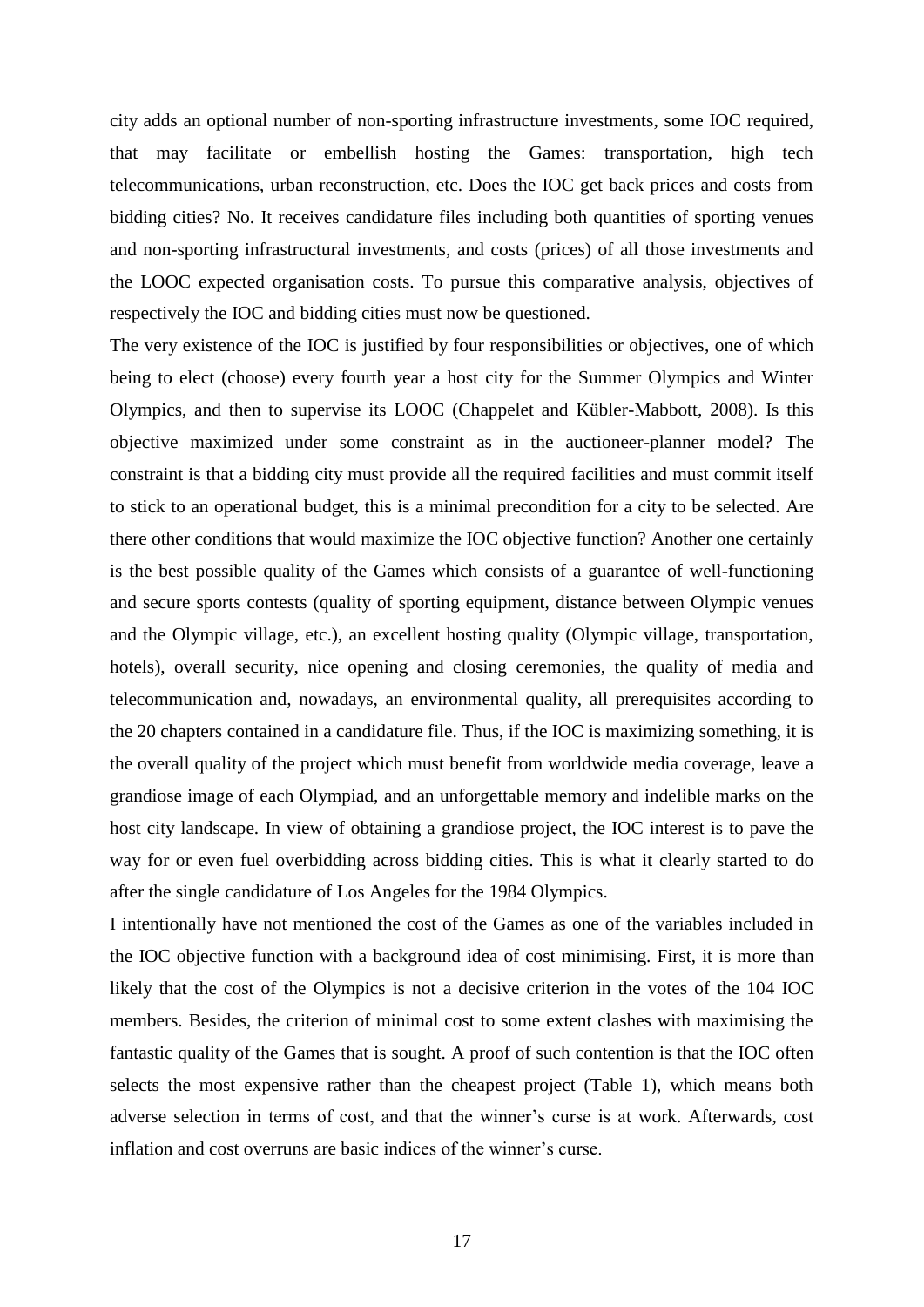The objective function of bidding cities is crystal clear and consists in getting the Games. Therefore, each bidding city must promise fixed quantities of sporting facilities and a variable quantity of non-sporting infrastructure, focusing on their excellent quality since it will be selected or not on these aspects of its candidature. Before Montreal 1976, investment cost and the LOOC operational budget did not matter that much. Since then, and after Los Angeles 1984 demonstrated that the local organizing committee of the Games can end up in the black, the cost dimension of candidatures has become much more significant, though not the major decision criterion. Bidding cities primary interest is to maximize (and focus on) the qualitative components of their candidature, thereby encouraging grandiosity in their project proposal. After 1984, bidding cities started to be interested in exhibiting also reasonable or even low costs in parallel with the supposedly unbelievable quality of their candidature. The only way to reconcile an extravagant project with costs that must not be outrageous is, explicitly or implicitly, to cheat, *i.e.* to communicate and fill the candidature file on the basis of costs that are underestimated by different means (omitting the VAT, the Paralympics budget, etc.). All in all, it is the bidding cities interest to overbid upward with respect to the quality and downward with respect to the publicised cost of their project. Such strategy compares with the one of rival enterprises struggling for the allocation of investment funds in a CPE except that cities are seeking to get the Games, because it is a precondition for mobilising huge finance necessary for hosting the Olympics. Thus, rival bidding cities are in sync with the principal objective of the IOC, which is to balance outward extravagance with the appearance of reasonable cost.

The parallel with enterprises in CPE cannot exactly be extended to the completion duration of investments since it was absolutely mandatory, but nearly never met, in Soviet-type planning. Yet, the completion duration is mandatory and cannot be circumvented in hosting the Olympics - it is not feasible to start up the Olympics sports contests if the stadium is not entirely achieved – but the IOC recurrent worries about delayed Olympics building sites can be used as a control variable of the winner"s curse. Building delays usually generate cost overruns when it comes to rushing in order to stick to the deadline. Revising building costs upwards (thus revealing the initial cost underestimation) or even giving up some Olympics building to curb skyrocketing costs are also windfall effects of the winner"s curse. Another revealing factor is when the LOOC or the host city obtains extra finance or extra public subsidies, for instance, from the government. A financial deficit or an ex post lower financial surplus than expected by the LOOC provides another proof of the winner"s curse while a sanction of the latter is a bidding city budget deficit which must be covered with a specific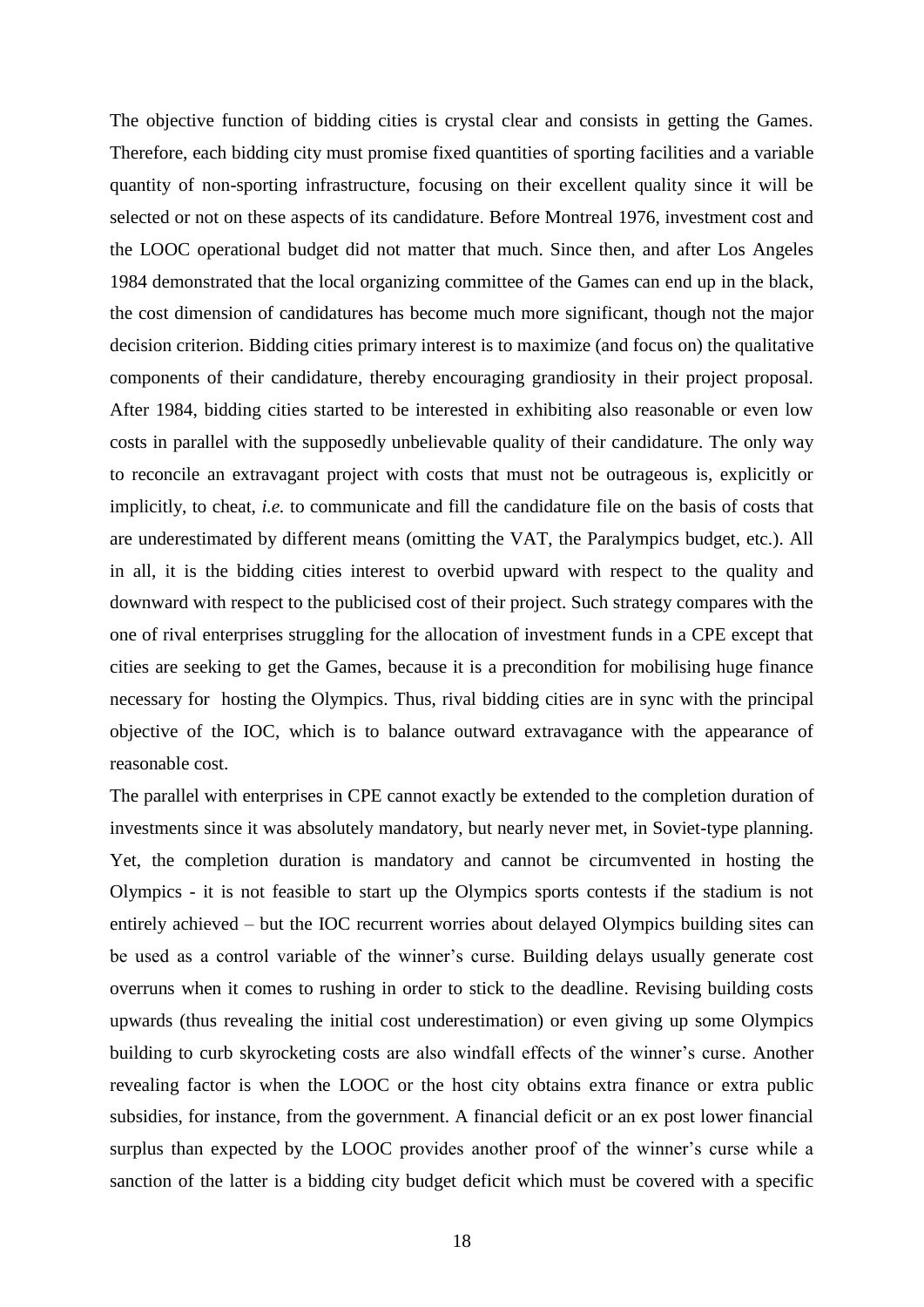post-Olympics taxation. Given all the financial consequences of hosting the Games, one can understand that bidding cities, just like former Soviet enterprises, do not skimp on the means to get the sports event and do not hesitate to engage in lobbying or, in the worst case, in corrupting some IOC voters, *i.e.* the most unscrupulous or greedy members of the IOC.

A last point is that information asymmetry is crucial in the genesis of the winner"s curse. A bidding city perfectly knows down to the tiniest detail its candidature project so that it is at ease to communicate in such a way as to bring out specific aspects of the file, in particular its supposedly fabulous quality. In contrast, this in-depth knowledge of the candidature file allows the bidding city promoters to keep in the shadow those less exciting characteristics of the project namely excess costs, harsh security issues, negative externalities and possible crowding out effect. An economic impact study is definitely instrumental to highlight the best features and blur the least performing ones. The IOC is not able to reach a similar knowledge (information) about each bidding city project and cannot control how much accurate or fallacious is the information delivered in the application file, namely about actual costs, externalities, etc. The Olympics site visits by the IOC representatives are not enough to compensate for information asymmetry between bidding city promoters and the IOC voters. It is all the more so that "the IOC members are renowned for not really taking into account the technical recommendations and focus on their political and personal judgment of the candidatures" (Chappelet and Kübler-Mabbott, 2008, p. 87) when they are going to vote.

## **4. Indicators of the winner's curse**

One can infer from the above analysis some indicators that would enable to spot and check the existence of a winner"s curse resulting from the auction for allocating sporting megaevents to a host city.

## Indicator 1: *Unexpectedly higher net social cost or lower net social benefit*

The most convincing index of a winner's curse obviously is a significant difference between ex ante and ex post net social outcome of a sporting mega-event that can be observed in comparing the results of an ex ante and an ex post cost-benefit analysis of the same event. The winner's curse hypothesis would be confirmed if ex post net social cost is significantly higher than ex ante net social cost or if ex post net social benefit is significantly lower than ex ante net social benefit (like with the aforementioned 2007 Rugby World Cup). A significant difficulty with indicator 1 is that an ex post cost-benefit analysis usually is not available or published after each Olympic Games. Therefore, some proxies are required. The three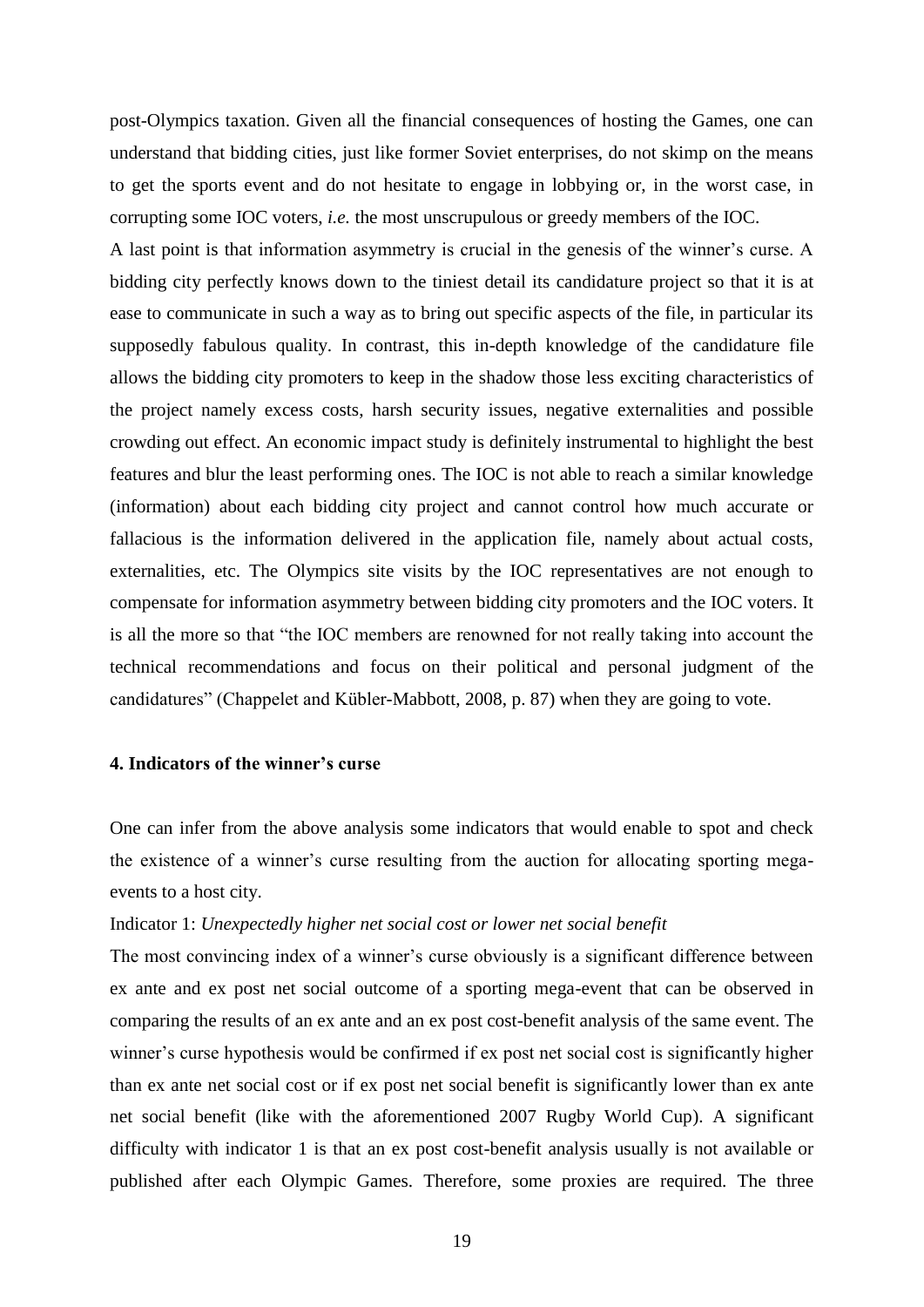following indicators are consistent with the winner"s curse hypothesis although each of them alone is not sufficient to definitely establish a curse. However, if they are recurring from one Olympics to another (like the recurring cost underestimation of Soviet enterprises), one would lean towards the belief that a winner's curse is at work in the Olympics allocation to bidding cities.

## Indicator 2: *Cost overruns*

A first proxy is a recurring difference<sup>15</sup> between ex ante cost in the candidature file and ex post cost reached on the opening day or after. Let us coin it a cost overrun index such as:

 $c_{t-1} < C_t$  (or  $c_{t-1} < C_{t+3}$  when data is available for  $C_{t+3}$ ).

Given that over a period of six or seven years there is some inflation in any country and that upward cost revisions happen at a more or less clearly defined date and are usually published in current prices, one can accept as a proof consistent with an existing winner"s curse a difference of at least 30% between ex post actual and ex ante anticipated cost. The data to be found are the initial cost in the candidature file in *t-1*, the actual cost at the moment of the opening ceremony  $C_t$  and, if one can circumvent data paucity about  $t+3$ , the actual cost  $C_{t+3}$ . Any extra cost or upward cost revision would fuel relevant data for the cost overrun indicator. An additional remark is necessary about this first indicator as well as the next indicators. The announced cost *ct-1* is an official figure and well publicised by the bidding committee in the candidature file and by the IOC. Such ex ante cost is not debatable once published. Looking for the actual cost in *t* or  $t+3$  is obviously less easy and may be cumbersome and boring. Indeed, it is not the interest of a host city to unveil that actual cost of the Olympics has markedly surpassed ex ante cost. Thus the genuine ex post actual cost is not always much publicised in official documents. Then there is sometimes no other way for researchers than relying on data published in the press or in documents published without the IOC or the host city stamp.

Indicator 3: *Ex post revisions in the Olympics project*

<u>.</u>

When there is no data about ex post cost, a second proxy can be used when some significant revisions occur in the Olympics project between *t-1* and *t*. For example, the emergence of a new building in the project which was not included in the candidature file is an explicit index of an initial cost underestimation. Similarly, an upward revision of expenditures linked to one

<sup>&</sup>lt;sup>15</sup> Olympics cost overruns may have various – including some exogenous (bad weather, overall skyrocketing inflation in the host country, etc.) – origins, not to speak of a bad local management of the Olympics project. But if cost overruns are so regularly recurring that they appear to be the rule in every Olympics rather than the exception, one can conclude that cost overruns are an embedded outcome of a winner"s curse (like they were in the process of allocating investment funds in CPEs).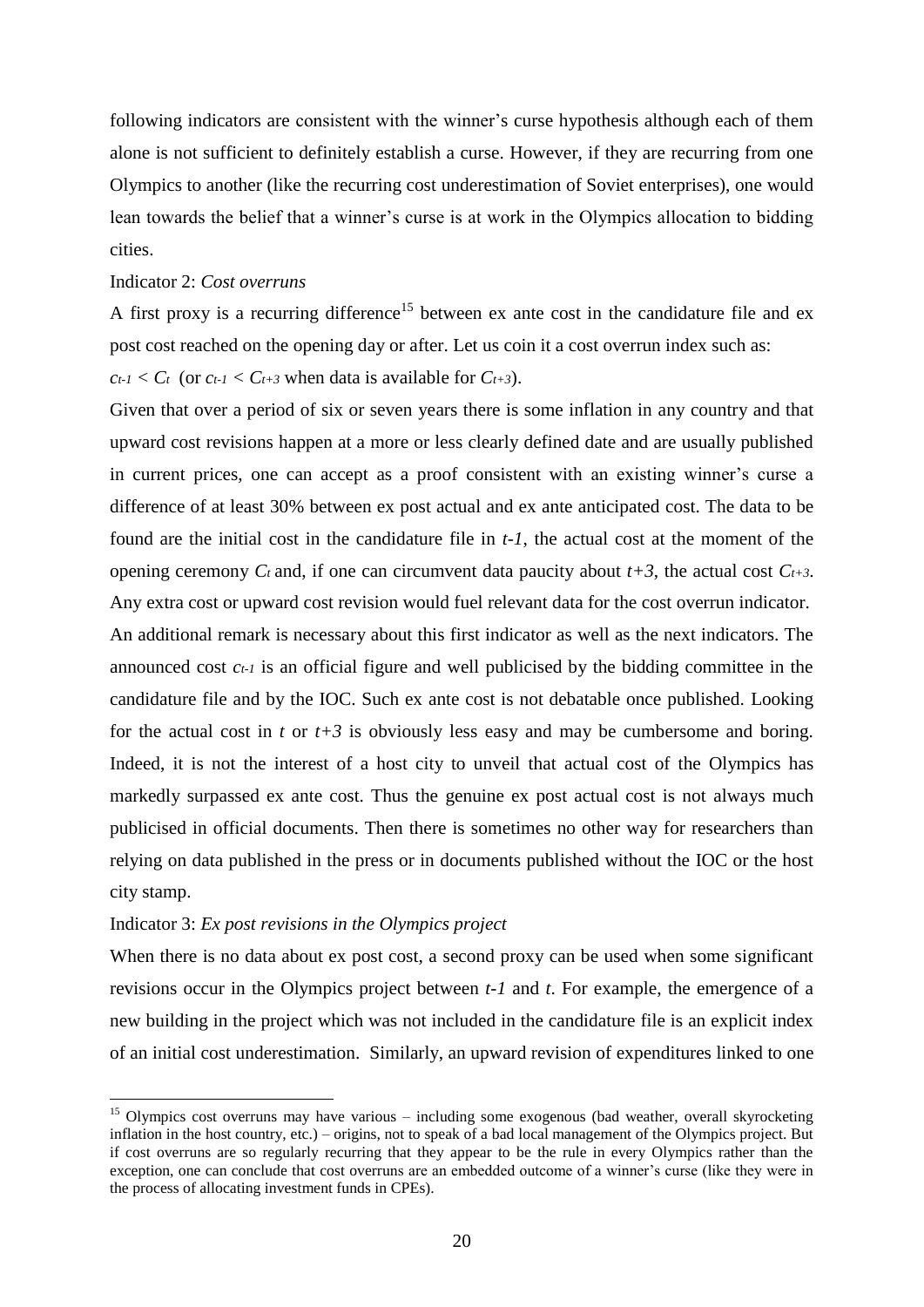sporting facility or non-sporting infrastructure project between *t-1* and *t* can also reveal the existence of a winner"s curse. Or, when a building which was forecast in the candidature file happens to be cancelled between *t-1* and *t*, this also reveals an initial cost underestimation: due to the latter the bill skyrocketed after *t-1* and the host city has no other way to curb cost overruns than by giving up some edifice described in the candidature file.

## Indicator 4: *Delayed completion of an Olympics investment*

The completion dates of different Olympics facilities which are mentioned in the candidature file simply cannot be missed. Thus, a delayed completion of an Olympics investment only translates into a time lag between expected and actual completion dates, and in a subsequent final rush in the last weeks before the opening ceremony to complete the unfinished building – by the way it is exactly the investment cycle described for the CPEs (Bauer, 1978). A final rush at the very last minute always inflates the actual investment cost.

When no one of the first three proxy indicators can be fuelled with data or if one wishes to further confirm the existence of a winner's curse, some other variables can be used as proxies. However, they are less significant than the first three indicators.

Indicator 5: *Extra public subsidy or extra public finance*

If the cost of hosting the Olympics was initially underestimated, one way out for the LOOC and the host city is to bargain and obtain an additional public finance or an extra subsidy, for instance from the government or some regional authorities between *t-1* and *t*.

## Indicator 6: *Host city fiscal deficit and debt*

When extra cost of the Olympics project comes out with a heavy financial burden for the host city its budget plunges into a fiscal deficit and a public debt that is to be repaid over time. The same index may register the transformation of ex ante LOOC (or overall) surplus into ex post LOOC (or overall) deficit.

## Indicator 7: *A disappointing number of "foreign" visitors*

When the number of "foreign" (*i.e.* coming from outside the host city or region) visitors in *t* is lower than expected in *t-1*, then revenues will be lower than expected and, possibly, will increase financial losses.

Two more qualitative indicators may confirm an existing winner"s curse: a) there are clear signs that a bidding city has attempted to influence the IOC voters through lobbying with some IOC members; b) since outcome uncertainty about who will host the Games lasts until the IOC votes, and given that some IOC members are less scrupulous and disinterested than they should be, a bidding city can be led one step forward into bribery and corruption that can be taken as a winner's curse confirmation. However, lobbying and corruption per se are not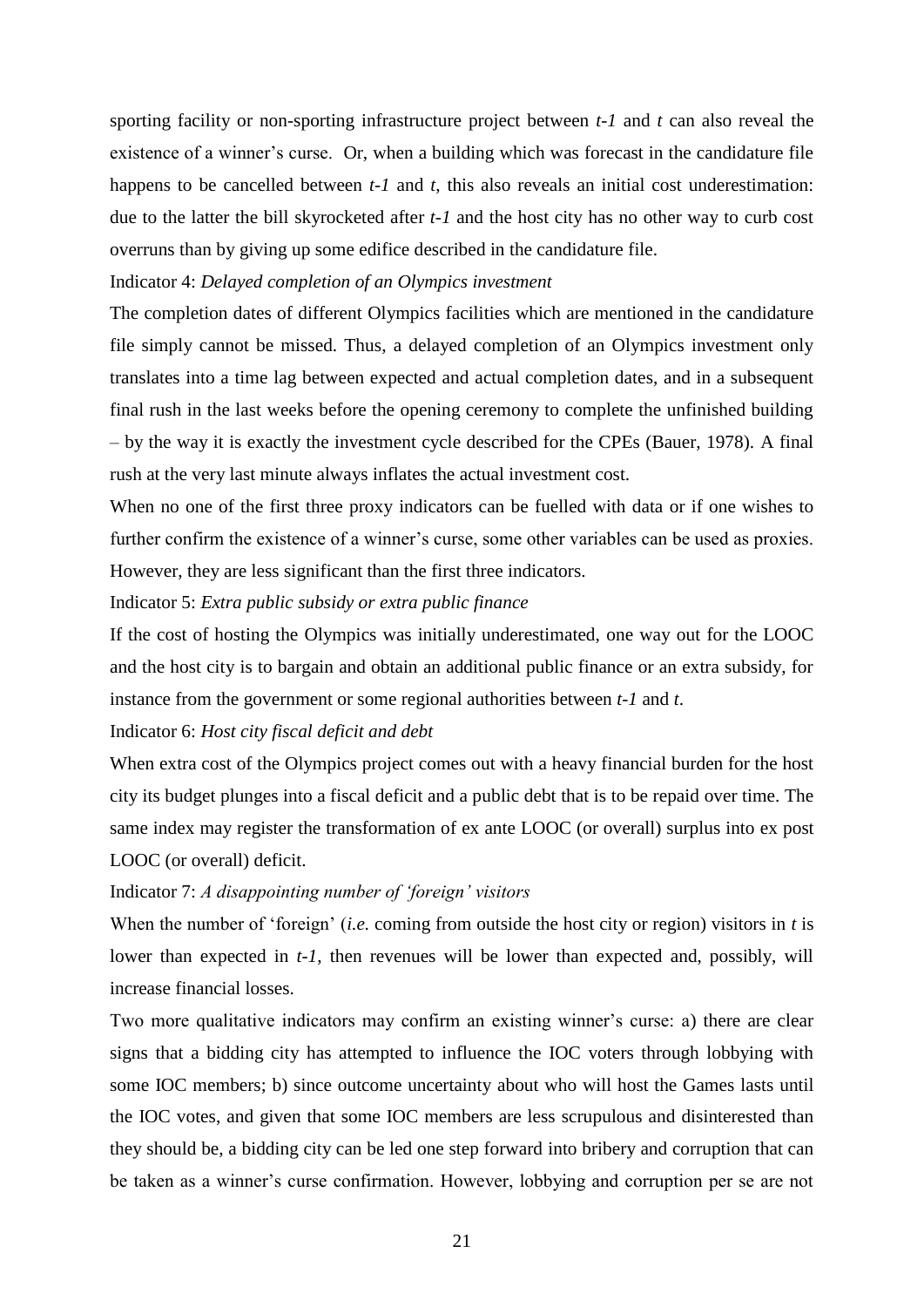decisive indicators of a winner's curse. Lobbying and corruption are unfortunately common practices in various economic activities attempting to influence different decision makers, including in some rigged relationships between money and sports like fixed matches and on line sport gambling (Hill, 2010). Spotting lobbyists, even when lobbying is very effective as during the London campaign for the 2012 Olympics (de Rendinger, 2006), is not an easy task and does not alone guarantee the existence of a winner's curse, except if it is to complement, for instance, a cost overrun or a delayed completion indicator.

## **5. Preliminary indices verifying the winner's curse hypothesis**

The present essay aims to validate the winner"s curse hypothesis. Below I sample some readily available data on the costs of hosting the Olympics that are consistent with this hypothesis. The data gathered in these tables must not be taken at their face value since, as mentioned above, some do not bare an official stamp. The only important point here is to check whether *Ct > ct-1*, ex post is higher than ex ante cost, meaning that a *cost overrun* had occurred. Data have been collected, when easily available, for Summer Games since 1972 and Winter Games since 1980.

| Host city, year                | $ct-1$ : ex ante cost         | Ct: ex post cost               | After t cost       |
|--------------------------------|-------------------------------|--------------------------------|--------------------|
| (Nb of bidders)                |                               |                                |                    |
| Munich 1972                    | Overall cost: \$2705m         | Investment cost: \$1757m00     |                    |
| (4 bidders)                    |                               | LOOC operation cost: \$656m00  |                    |
| Montreal 1976                  | Investment cost: \$549.5m00   | Investment cost: \$3395.6m00   |                    |
| (3 bidders)                    |                               | LOOC operation cost: \$476m00  | Operation: \$1592m |
|                                | Olympic stadium cost: \$172m  |                                | Stadium: \$1000m   |
| Moscow 1980                    | Overall cost: \$3.7bn         | Overall cost: \$9bn            |                    |
| (2 bidders)                    | Operation cost: \$2bn         |                                |                    |
|                                | Investment cost: \$1,7bn      |                                |                    |
| Los Angeles 1984 No commitment |                               | Overall cost: \$1592m          |                    |
|                                |                               | LOOC operation cost: \$546m    |                    |
| Seoul 1988                     | Overall cost: \$3.1bn         | LOOC operation cost: \$664m00  | Extra cost: \$2bn  |
| (2 bidders)                    | Investment cost: \$3450m      | Investment cost: \$4063m00     |                    |
| Barcelona 1992                 | Investment cost in:           | Investment cost: \$10134m00    | Debt: \$6.1bn      |
| (6 bidders)                    | 1985: F13bn; 1988: F23,5bn    | Overall cost: \$9.3bn          |                    |
|                                | 1990: F35,5bn; 1992: F41,5bn  |                                |                    |
|                                | LOOC operation cost: \$1670m  | LOOC operation cost: \$1793m00 |                    |
| Atlanta 1996                   | Overall cost in 1990: \$2021m | Investment cost: \$1324m00     |                    |
|                                |                               |                                |                    |

## **Table 2: Ex ante and ex post cost of Summer Olympics**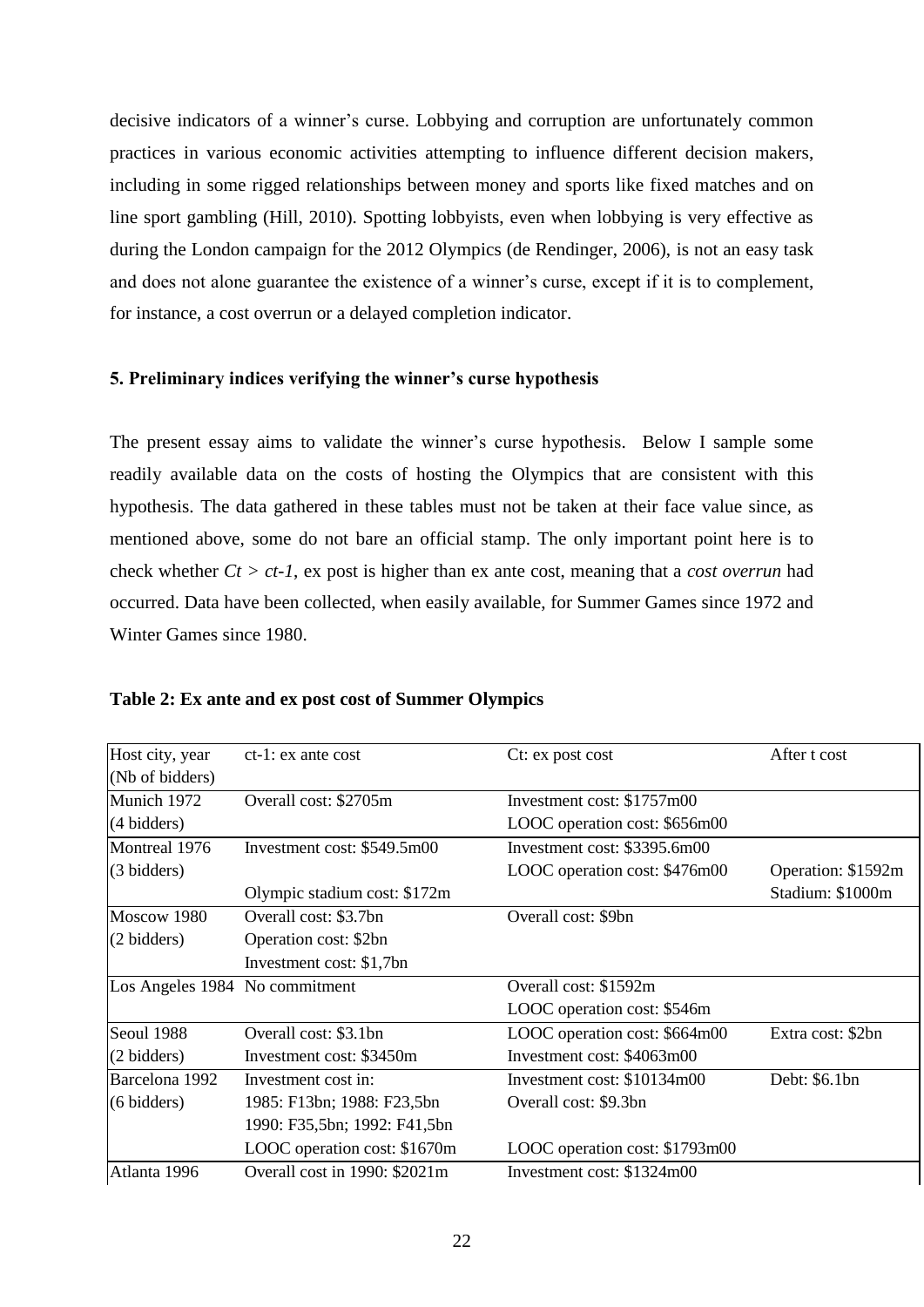| $(6 \text{ bidders})$ |                                                                                                  | LOOC operation cost: \$1346m00             |                              |
|-----------------------|--------------------------------------------------------------------------------------------------|--------------------------------------------|------------------------------|
| Sydney 2000           | Overall cost in 1994: \$3428m                                                                    |                                            | Overall cost: \$6.6bn        |
| (5bidders)            | Investment cost: \$2500m                                                                         | Investment cost: \$2601m00                 |                              |
|                       | LOOC operation cost: \$1463m                                                                     | LOOC operation cost: \$2434m00             |                              |
|                       | New South Wales Invt: \$1220m                                                                    | New South Wales Invt: \$1249m              |                              |
| Athens 2004           | LOOC operation cost: \$2162m00                                                                   | LOOC operation cost: \$2404m00             |                              |
| (5 bidders)           | Overall cost: $€4.6bn$                                                                           | Overall cost: $\epsilon$ 6.0bn (June 2004) | Overall: $E9.6bn$            |
| Beijing 2008          | Investment cost: \$1600m00                                                                       | Investment cost: \$2170m00                 | Invt cost: $\epsilon$ 13.5bn |
| (5 bidders)           | Invt cost in 2006: \$2800m                                                                       |                                            |                              |
|                       | LOOC operation cost: \$786m00                                                                    | LOOC operation cost: \$1458m00             |                              |
|                       |                                                                                                  | Infrastructure cost: \$35.6bn              | Infrastr: €29bn              |
|                       | Olympic stadium cost: €300m                                                                      | Olympic stadium cost: €380m                |                              |
|                       | Overall cost: €2.2bn (\$bn1.9bn)                                                                 | Overall cost: \$43 to 45bn                 |                              |
|                       | 2004                                                                                             |                                            |                              |
|                       | \$2.4bn in 2006                                                                                  |                                            |                              |
| London 2012           | Overall cost: £3.4bn in 2005;                                                                    | Overall in 2011: \$19bn (£11.6bn)          |                              |
| (5 bidders)           | £3.674bn end 2005; £9.3bn in 2007                                                                |                                            |                              |
|                       | £10.0bn in 2009                                                                                  |                                            |                              |
|                       | Investment in $2005$ : £2.664bn                                                                  |                                            |                              |
|                       | in 2006: €15.0bn                                                                                 |                                            |                              |
|                       | LOOC operation 2005: £1010m                                                                      |                                            |                              |
|                       | in 2006: €1900m                                                                                  |                                            |                              |
|                       | m: million; bn: billion; \$m00: in 2000 dollars; Australian dollars for Sydney; F: French francs |                                            |                              |

m: million; bn: billion; \$m00: in 2000 dollars; Australian dollars for Sydney; F: French francs Sources: Andreff & Nys (2002), Auf der Maur (1976), Barget & Gouguet (2010), Gouguet & Nys (1993), Preuss (2004 & 2006), Zimbalist (2010 & 2011), bidding committees, press articles.

## **Table 3: Ex ante and expost cost of Winter Olympics**

| Host city, year       | $ct-1$ : ex ante cost                          | Ct: ex post cost            | After t cost       |
|-----------------------|------------------------------------------------|-----------------------------|--------------------|
| (Nb of bidders)       |                                                |                             |                    |
| Lake Placid 1980      | Initial operation cost: \$47m                  | LOOC operation cost: \$96m  | Op. loss: \$8.5m   |
| (2 bidders)           | Investment cost: \$129m                        |                             |                    |
| Sarajevo 1984         | Operation cost: \$17.6m                        | Operaton cost: \$20.2m      |                    |
| (3 bidders)           |                                                | Investment cost: \$15.1m    |                    |
| Calgary 1988          | Initial overall cost: can\$500m                | Overall cost: can\$1000m    |                    |
| (3 bidders)           |                                                | LOOC operation cost: \$636m |                    |
| Albertville 1992      | Initial total cost: F2933m                     | Overall cost: F12bn         | Op. loss:\$60m     |
| $(7 \text{ bidders})$ | in 1987: F3160m; 1991: F11487m                 |                             | (F285m)            |
|                       | of which operation cost: F3233m;               | LOOC operation cost: F4200m |                    |
|                       | sporting equipments: F714m                     | sporting equipments: F5755m | Extra sport equipt |
|                       | infrastructures: F8630m                        | infrastructures: F7800m     | cost: F286m        |
|                       | Accommodation cost: F289m                      | Accommodation cost: F575m   |                    |
|                       | Lillehammer 1994 Overall cost in 1988: \$1511m | Overall cost: \$1700m       | Op.loss: \$343m    |
| (4 bidders)           |                                                |                             |                    |
| Nagano 1998           | Overall cost in 1992: \$450m                   | Overall cost: \$875m        | Debt: \$11bn       |
| (5 bidders)           |                                                |                             |                    |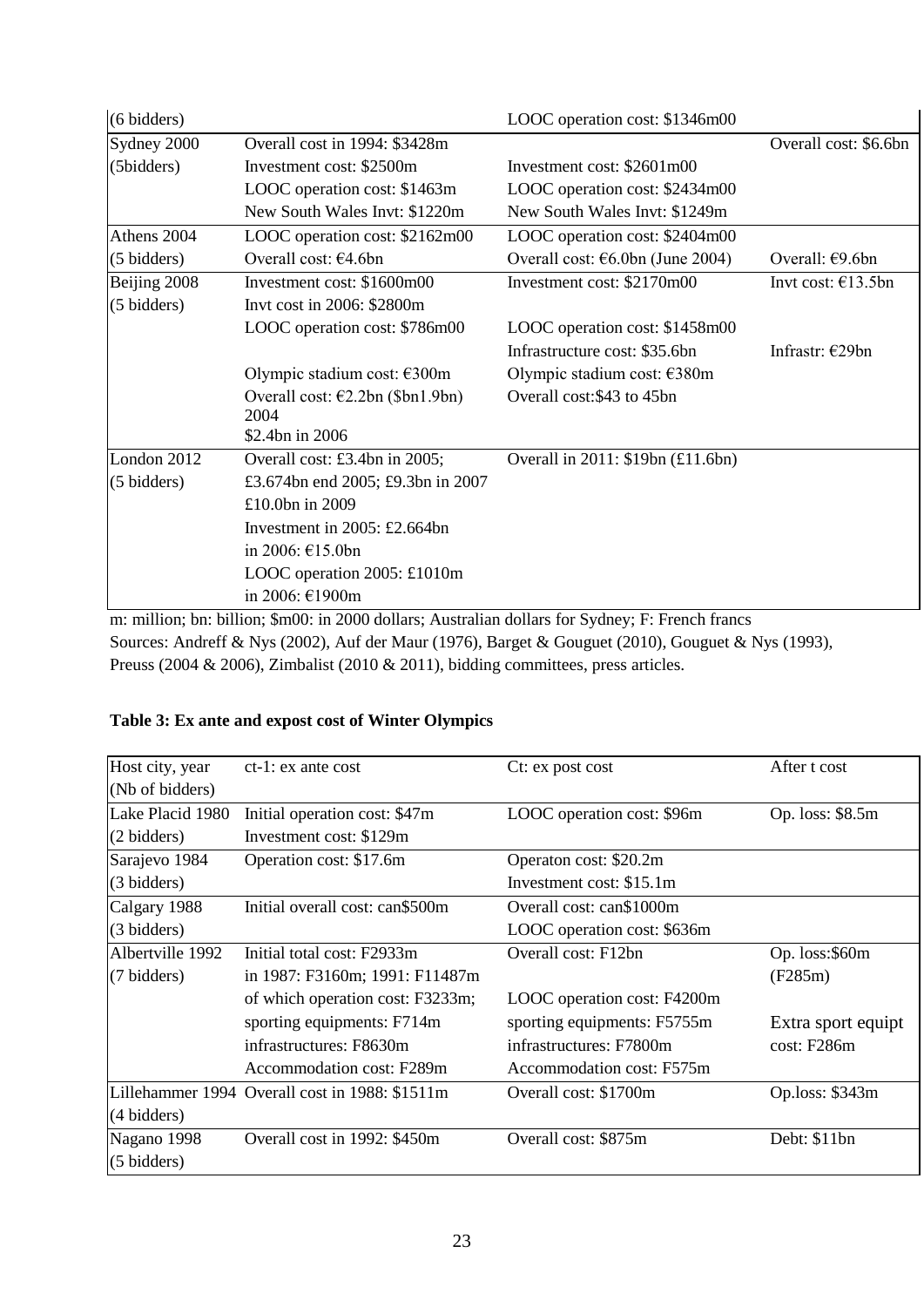| Salt Lake City        | Operation cost: \$400m in 1989; | Operation cost: \$1.9bn          | Op. loss: \$168m |
|-----------------------|---------------------------------|----------------------------------|------------------|
| $2002$ (4 bidders)    | 1996: \$1000m; 1998: \$1300m    |                                  |                  |
| Turin 2006            | Investment cost: $63.5$ bn      | Investment cost: $\epsilon$ 13bn | Op. loss: $$38m$ |
| $(6 \text{ bidders})$ | Operation cost: \$660m          | Operation cost: \$1357m          |                  |
| Vancouver 2010        | Operation cost: \$846m          | Operation cost: \$1269m          | Op. loss: $$37m$ |
| $(3 \text{ bidders})$ |                                 | Investment cost: $€1.31$ bn      |                  |
| Sochi 2014            | Initial total cost: \$8.4bn     |                                  |                  |
| $(3 \text{ bidders})$ | 2007: \$12bn; 2010: \$33bn      |                                  |                  |

m: million; bn: billion; \$00: in 2000 dollars; Australian dollars for Sydney; F: French francs; Y: yen Sources: Andreff & Nys (2002), Barget & Gouguet (2010), Burton & O'Reilly (2009), Chappelet (2002), Elberse et a. (2007), Jeanrenaud (1999), Solberg (2008), Tihi (2003), Zimbalist (2010 & 2011), bidding committes, press articles.

| Olympics         | Operational cost |                 |          |                | Construction cost |          |
|------------------|------------------|-----------------|----------|----------------|-------------------|----------|
|                  | 1st estimation   | last estimation | Increase | 1st estimation | last estimation   | Increase |
| Munich 1972      | 1968             | 1974            | 222%     | 1965           | 1974              | 171%     |
| Montreal 1976    | 1972             | 1977            | 538%     | 1972           | 1977              | 385%     |
| Los Angeles 1984 | 1981             | 1984            | 20%      | 1983           | 1984              | 3.4%     |
| Seoul 1988       | 1982             | 1989            | 82%      | 1982           | 1989              | 352%     |
| Barcelona 1992   | 1988             | 1993            | 28%      | n.a.           | n.a.              | n.a.     |
| Atlanta 1996     | 1989             | 1997            | 51%      | 1989           | 1997              | 14%      |
| Sydney 2000      | 1993             | 2001            | 68%      | 1990           | 2001              | 228%     |

## **Table 4: Summer Olympics: operational and construction cost inecreases**

Source: Solberg and Preuss (2007).

There is practically no sign of a winner"s curse involved in Los Angeles 1984, which is an expected result since the 1984 Olympics was not auctioned, Los Angeles being the only candidate. Nevertheless, it must be reminded that Los Angeles had very little construction expense and the city had agreed to host the Games only on the condition that it took on no financial obligation (Zimbalist, 2011). In the case of Lake Placid 1980, the second bidding city, Vancouver, withdrew a few days before the IOC votes, which may have alleviated the winner's curse. It has been difficult to find enough information comparing ex ante and ex post costs for Munich 1972 so that the conclusion of an existing winner"s curse still hangs over. On the other hand, data are not absolutely reliable for Moscow 1980 and Sarajevo 1984. Nearly all other Olympiads show recurring cost overruns consistent with the winner"s curse hypothesis and it is already crystal clear for London 2012 and Sochi 2014 as exhibited in Tables 2 and 3.

With regards to Summer Olympics, without commenting each data per se, Tables 2 and 4 show a strong tendency of Games ending up with higher ex post actual than ex ante expected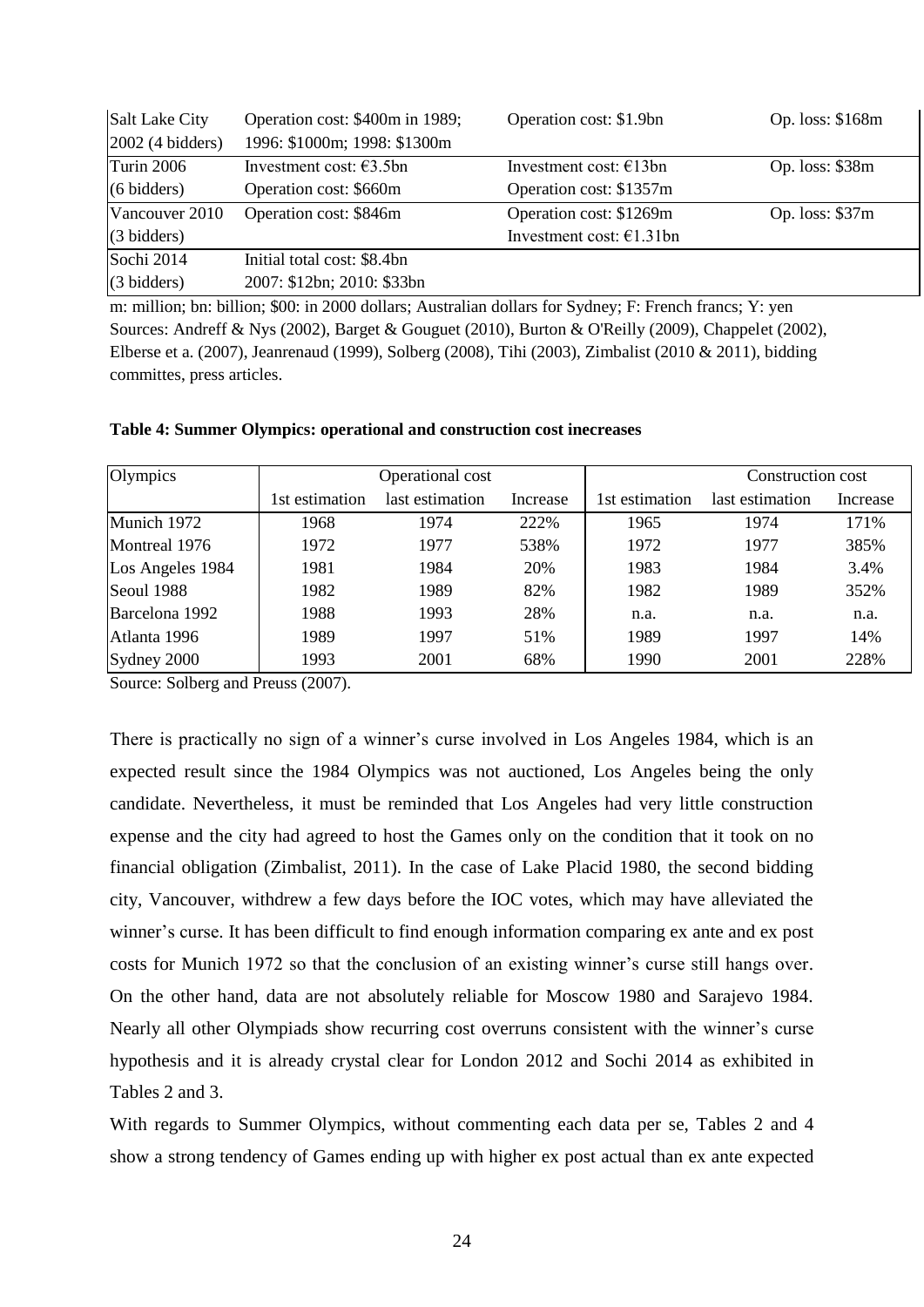cost. It appears that cost underestimation often is more due to investment and infrastructure costs than to the LOOC operation cost. If the criterion of a 30% cost overrun in current prices is adopted, the winner's curse is likely to exist for Montreal 1976, Moscow 1980, Seoul 1988, Barcelona 1992, Athens 2004, Beijing 2008, and London 2012. With a 30% extra cost criterion the hypothesis is rejected for Atlanta 1996 and Sydney 2000. In the two latter cases, complementary proxies must be meaningful to conclude.

Turning to Winter Olympics, with the same criterion, a winner"s curse is recognized for Lake Placid 1980, Calgary 1988, Albertville 1992, Salt Lake City 2002, Turin 2006, Vancouver 2010 and Sochi 2014. On the other hand, complementary indexes are crucial to conclude about Lillehammer 1994 and Nagano 1998.

Looking now at the *ex post revisions* indicator, it can be witnessed for several Games. The most infamous and costly revision probably is the story of the Montreal Olympic stadium roof (Auf der Maur, 1976) which eventually had been completed as late as 1985, nine years after the Games, at nearly a sixfold increase. Moreover, transforming the velodrome into a *Biodôme* had triggered an additional \$1.5 billion cost. In Albertville, the cost of Courchevel ski-jump has been revised from \$13million up to \$26 million, La Plagne bobsleigh run from \$15 million to \$50 million. A \$1,346 million expenses targeted at public transportation equipment was eliminated from the initial Albertville LOOC budget. In Sydney, two galleries of the Homebush Bay stadium were forgone due to excessive cost.. In Beijing, simplifying the "Bird"s Nest" structure of the stadium is a revision that has saved 50% of steel costs; the project of Olympic swimming pool, eventually assessed as too sophisticatedly equipped, was streamlined. In Vancouver, the security budget multiplied seven times between 2003 and 2010, from \$153 to \$1,070 million. The cost of London Olympic stadium has been revised upwards from \$406 million to \$850 million while the cost of infrastructures is up by \$170 million; the Olympic park has inflated by \$1,440 million over its initial \$5.3 billion bill. Rosa Khutor ski resort has been added, after the bid, to Sochi project; it is opportunely financed by Interros, a holding company owned by a rich oligarch, Vladimir Potanin.

Next, consider the *delayed completion* indicator The Albertville urban project still remains uncompleted. The completion delay of the Centenary Park in Atlanta required additional jobs and overtime work, and thus has generated extra cost. In Athens, a number of building sites had been lagging behind the schedule, in particular the new tramway, a circular motorway and a suburban train to the new airport. In January 2004, only one (the Nikaia gymnasium) of the 33 Olympic sites was ready. Then, the final investment rush occurred. Several London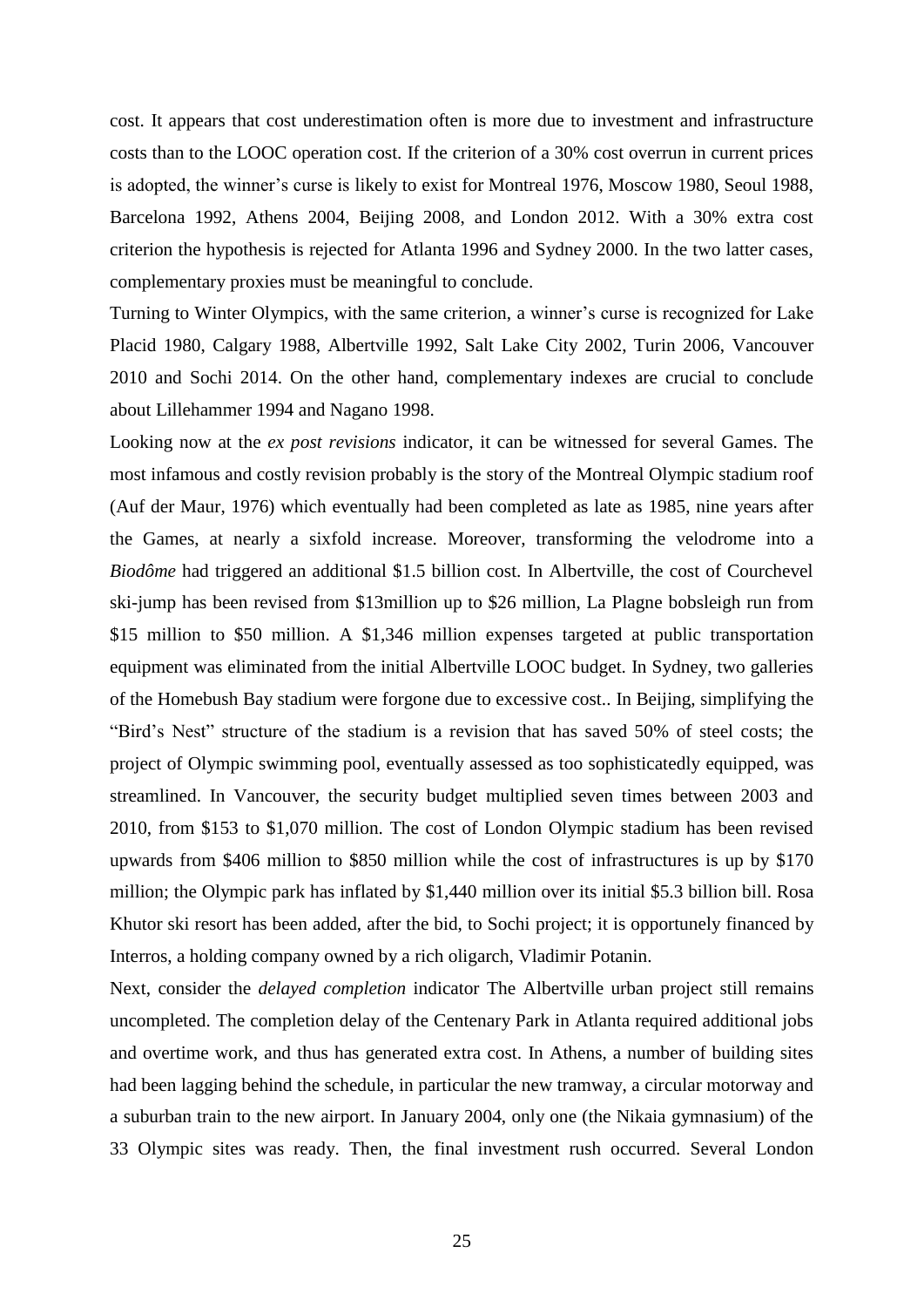Olympic sites, including Wembley stadium, are late and the LOOC meets increasing hindrances to programming all sporting equipments in due time.

As a result, and as usual with the Olympics, extra *public finance and subsidies* are obtained by the LOOC. Montreal 1976 had got overall \$1 billion public subsidies. Albertville 1992 had received an extra financial aid from the government in 1987 up to one quarter of the LOOC budget, and again a \$46 million extra finance after the Games, in July 1992. In Sydney, the riding school had obtained an operation subsidy of \$676,000 per year and the Blacktown Olympic Park \$654,000 per year. The city of Athens has never stopped raising public loans when preparing to host the Games and helps to account for the increase in Greece public debt. The Italian government provided a \$223 million to the LOOC in 2005 in order to cope with its budget deficit which burst out as early as 2004.

A LOOC deficit does not emerge as often as it should because extra expenditures are transferred to (or subsidised by) the host city budget and sometimes the region or national government budget. Nevertheless a loss – an operation deficit – has been registered for Munich 1972, Montreal 1976, Lake Placid 1980, Albertville 1992, Lillehammer 1994, Sydney 2000, Salt Lake City 2002, Athens 2004, Turin 2006, Vancouver 2010, and probably though unofficially for Seoul 1988 (Preuss, 2004) and slightly for Atlanta 1996. Given the heavy subsidies collected by Barcelona 1992 (and a subsequent \$6.1 billion debt), the \$3 million official financial surplus is practically fictitious. Lake Placid deficit also was not officially that visible since it had immediately been covered by an exceptional aid from the New York state.

As a consequence, money is taken out of the taxpayer pocket. The debt of Montreal 1976 was reimbursed by taxpayers through an extra local tax (\$176 million) and a Québec provincial special taxation on tobacco (\$480 million). Moreover, running Montreal Olympic sporting facilities has created a \$13 million annual deficit over 35 years. The city of Barcelona budget had to charge \$1.7 billion repayment on to the taxpayers. The deficit of Albertville LOOC has reached \$60 million and the city's debt was \$2,400 per inhabitant; it has been financed by a 4% increase of the local housing tax. Several municipalities of the Tarentaise valley, which hosted the Albertville Games, such as Pralognan, Brides-les-Bains, Macôt, Les Saisies and Courchevel were also indebted. Sydney Games eventually generated a \$168 million debt. New South Wales pays \$37.3 million per year to operate former Olympic sites<sup>16</sup>. The

<sup>&</sup>lt;sup>16</sup> A related issue is that some Olympic facilities are no longer used (in particular ski jumps and bobsleigh runs) after the Games. However, it is not a proof of the winner"s curse per se since the non use is due to a short (or non existing) local demand for such facilities though they are absolutely required by the IOC.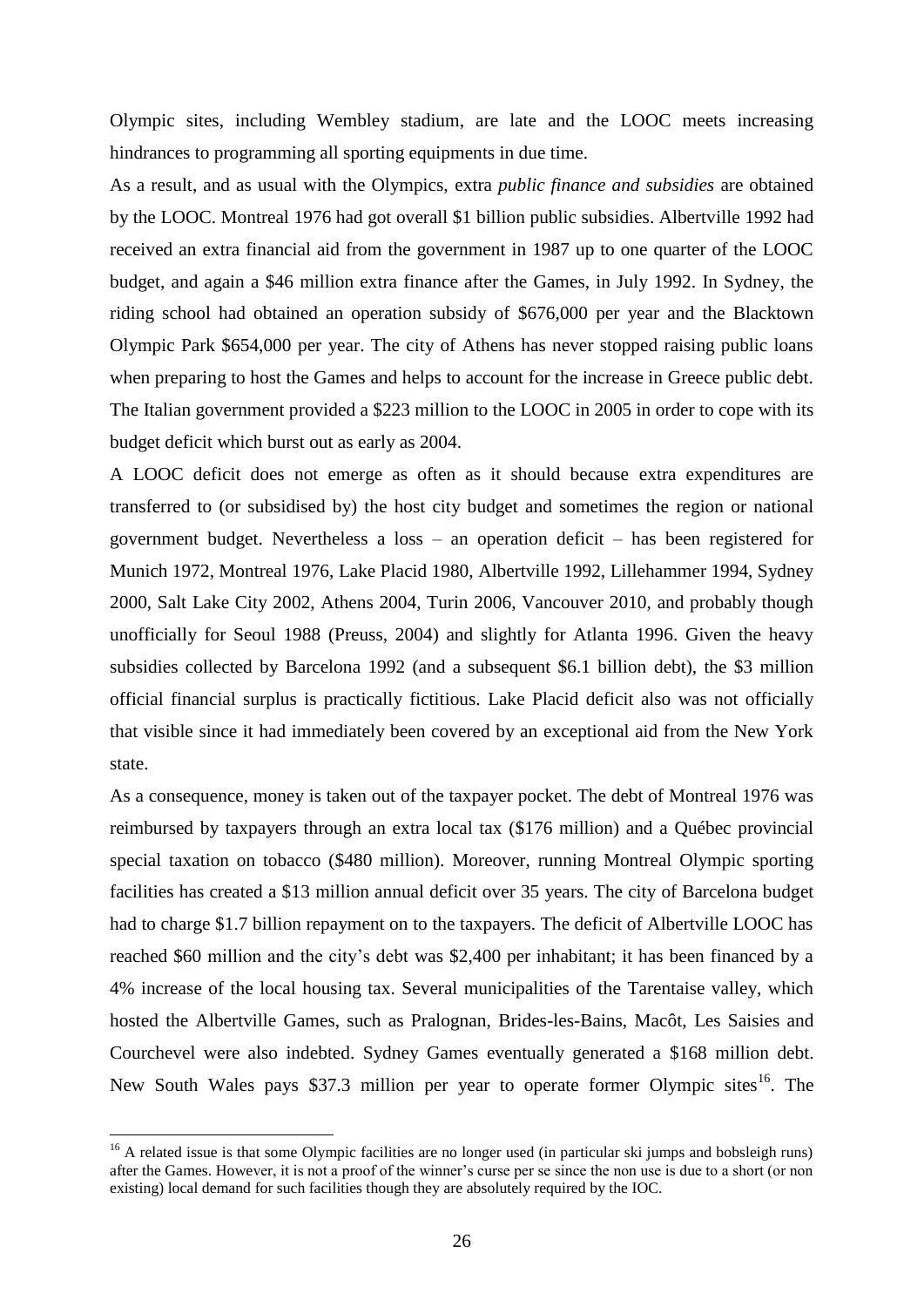Australia stadium had not been financed by issuing shares on the stock exchange and is in financial disarray, and running the Superdome and the water sports centre are in the red. It is estimated that Greek taxpayers will pay for the Games deficit until 2030.

On the Olympics revenues side there are less determinants of the winner"s curse than on the costs side. One is ex ante overestimation of the number of visitors attracted by the Games, in particular foreign visitors. For instance, in Albertville, a substantial share of the printed 800,000 tickets went unsold. One fourth of Atlanta tickets were left unsold. The number of visitors at the Sydney Games was lower than predicted (Preuss, 2004). However, one cannot find a major source of the winner's curse in missing or lost revenues.

If, by chance, it were not possible to find any sign of lobbying and corruption during the Olympics bids, then we would have a good counterfactual to the winner"s curse hypothesis. But lobbying has seemingly become an almost unavoidable strategy to win the Olympics bid. Lobbying has a cost though often unknown (of course unpublicised). In a few cases, some information has filtered through the press: Sydney has lobbied and paid about \$0.5 million honoraries to overbid Beijing for the 2000 Games. Just before the votes for allocating the 2008 Games, Beijing committed itself to build ten stadiums in African countries to win over some IOC members from that continent. London also adopted aggressive marketing and lobbying tactics whose effect is considered by some as a major determinant of its winning bid for 2012. De Rendinger (2006) describes in detail the sequencing of London lobbying "technology": first hunting, then farming, then convincing, then closing, and eventually controlling (some future votes); he mentions that Paris 2012 candidature did not follow a similar strategy. Moreover, London had opportunely offered \$24 million to aid sport participants of poor countries if it would win the bid. Such strategy of course has been called into question in the French press asking whether the IOC has not turned itself into a  $\text{lobby}^{17}$ .

With regards to corruption, the Sheridan report published in 1999 has established that Sydney 2000 bribed VIPs to become the Olympics host city. In September 1993, right before the IOC votes, the Australian Olympic Committee had offered \$65,000 to two IOC members, representatives of Kenya and Uganda. A peak in corrupting the bid has been reached with Salt Lake City Olympics (Maennig, 2002 & 2005) so that the rules of the Games allocation have been emended. Unveiling naked corruption has triggered a reform of the IOC (Chappelet and Kübler-Mabbott, 2008) and the exclusion of several IOC members such as Augustin Arroyo

<sup>&</sup>lt;sup>17</sup> S. Cypel, Londres l'a emporté grâce à un lobbying efficace auprès du CIO, sensible à ses promesses, *Le Monde*, 8 juillet 2005 (London has won thanks to an efficient lobbying by the IOC which is sensitive to its promises).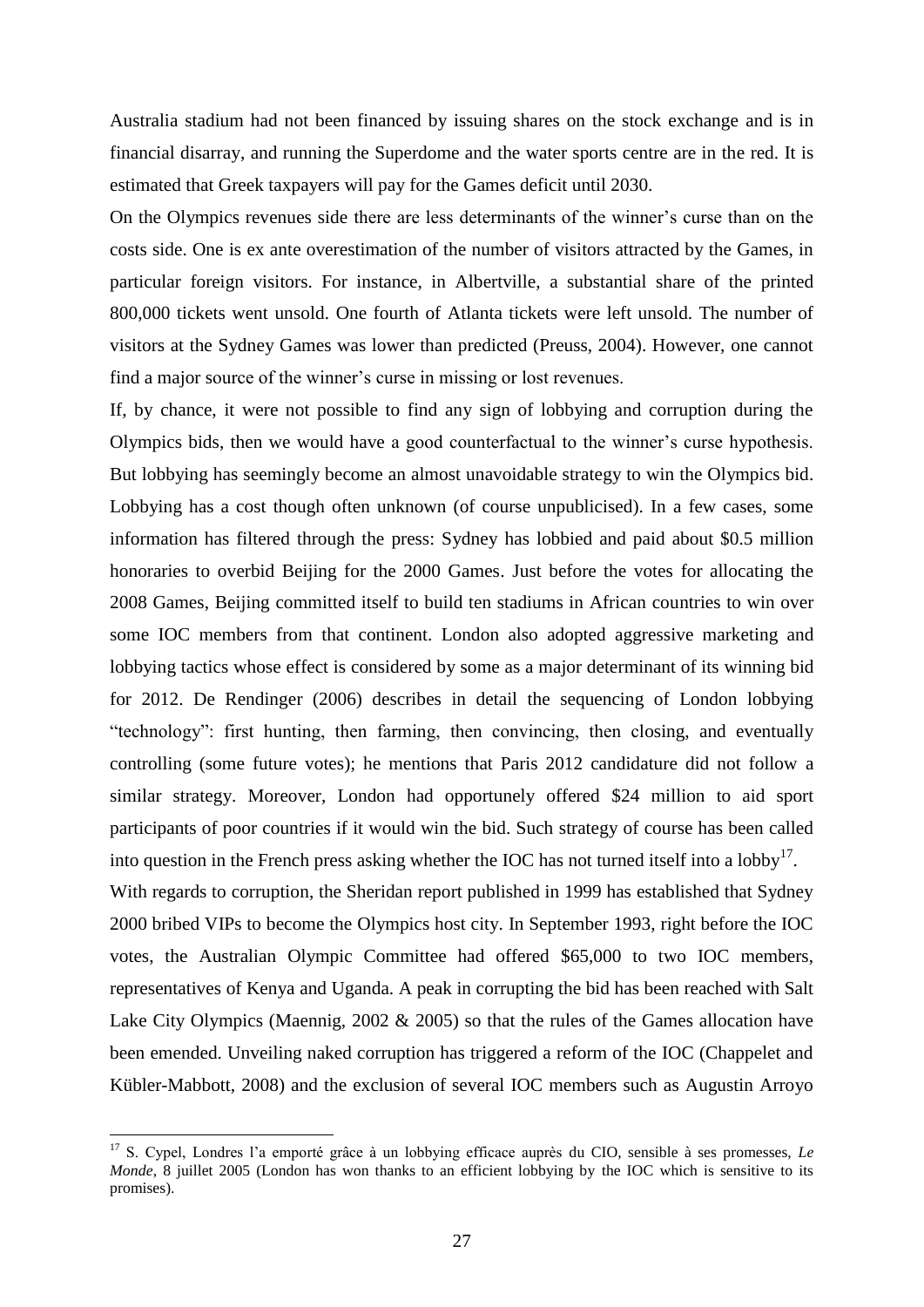(Ecuador), Zein el-Abdin Gadir (Sudan), Sergio Santander Fantini (Chile), Jean-Claude Ganga (Congo), Lamine Keita (Mali), Paul Wallwork (Samoa) in 1999 while the infamous Kim Un-yong (South Korea), a former IOC deputy president, has been blamed in 1999 and eventually resigned in 2005, under strong pressure. In fact, illicit embezzlements and bribes had already occurred in 1991 when Nagano won the bid over Salt Lake City for the 1998 Winter Olympics. At nearly the same date, some suspicions have weighed on Robert Helmick, a former president of the swimming International Federation and the architect of Atlanta victory for 1996. According to Chappelet and Kübler-Mabbott, Seoul winning the bid over Nagano for the 1988 Summer Games had also been plagued with special favours granted to some IOC members $^{18}$ .

However, to end up with a less pessimistic note, it must be noticed that in the most recent bids (namely for the 2018 Winter Olympics), the IOC attempts to fight the cost underestimation. Each and every investment has to be mentioned and financing has to be secured. Calculations are both in US\$ and local currency and the IOC asks a decent position of bidding cities for miscellaneous and unexpected costs. The outcome of such IOC effort in terms of alleviating the winner"s curse remains to be seen in the future.

## **Conclusion**

1

It is not feasible to verify the winner"s curse as an outcome of *all* Summer Olympics and Winter Olympics bids. However, cost overruns, project revisions, delayed completion, financial deficit and debt are so much widespread that it is enough to conclude that the winner's curse is more the rule than the exception. In particular, cost overruns are observed most Games sampled in this chapter. The only host city which at first sight was absolutely not cursed, Los Angeles 1984, is precisely the only one which had not to overbid rival cities, because it was the only one candidate right after the financial mess of Montreal 1976.

From this derives a policy recommendation: to avoid cost overruns and other bad consequences of the winner"s curse, there should no longer be an allocation of the Olympics through auctioning. If someone would materialise such recommendation, the suggested practical reform is to fix once and for all a site for the Olympics (from time to time the Greek city of Olympia is mentioned as the proper site), which will avoid any auctioning, overbidding and winner"s curse. However, it is not the interest of the IOC to have just one

<sup>&</sup>lt;sup>18</sup> Bribing an IOC member may pertain to other sporting mega-events than the Olympics. The press recently alleged that Issa Hayatou, the Cameroon"s IOC member, took \$1.5 million bribe to vote for Qatar to host the 2022 FIFA World Cup.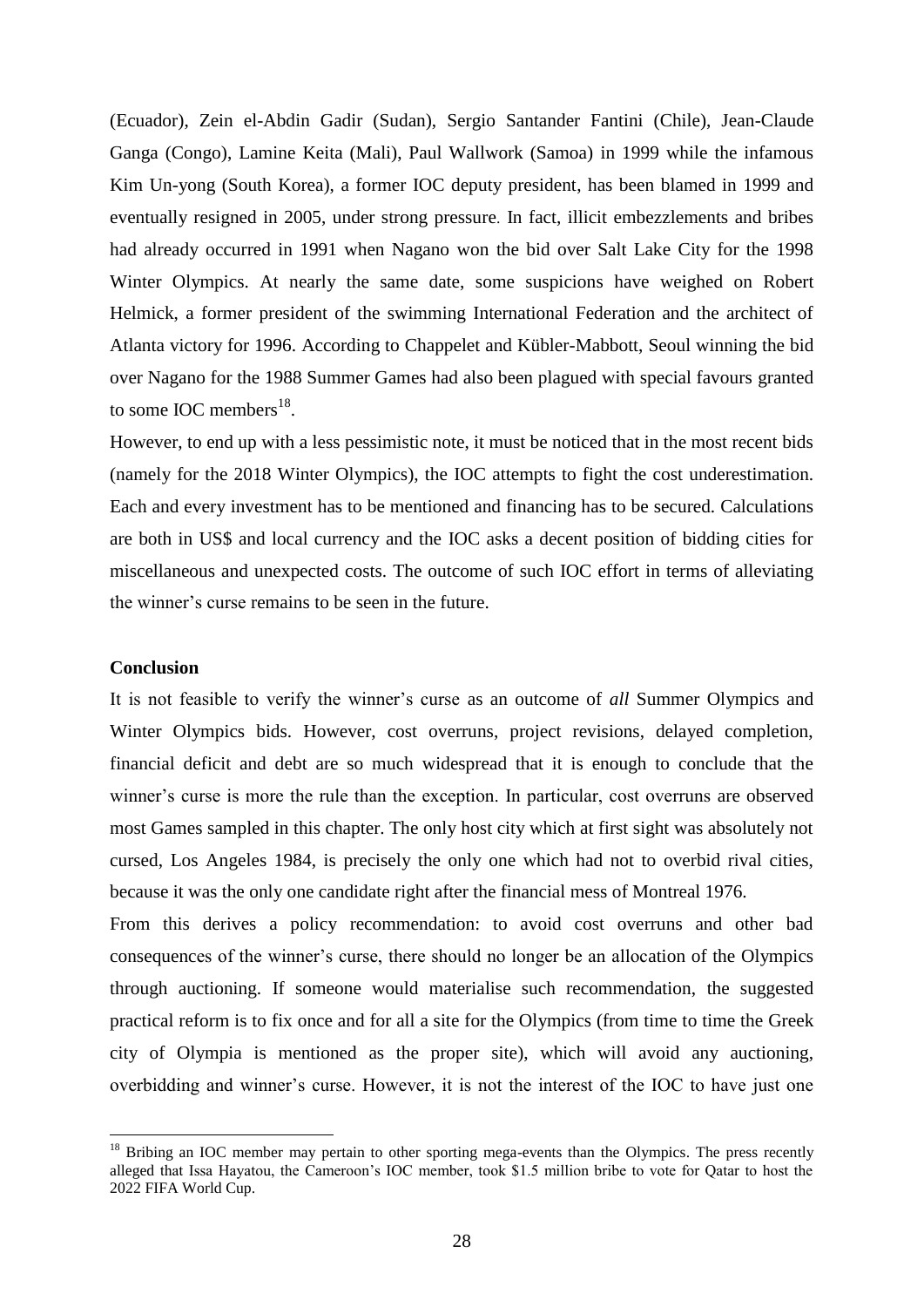candidate or always the same (Olympia) since the bid winner – host city – being cursed, and paying the bill for providing magnificent but expensive Games, is the easiest means for the IOC not to pay the actual price for having its sports mega-event hosted.

#### References:

Akerlof G. (1970), The Market for Lemons: Qualitative Uncertainty and the Market Mechanism, *Quarterly Journal of Economics*, 89, 488-500.

Allmers S. & W. Maennig (2009), South Africa: Economic Scope and Limits, in N.J. Rao & A.S. Sidoya, eds., *Economics of Sports*, Ifcai University Press, 186-213.

Andreff W. (1991), dir., *Les effets d'entraînement des Jeux Olympiques d'Albertville: Retombées socioéconomiques et innovations dans le domaine du sport en région Rhône Alpes*, PPSH 15, CNRS, Lyon & Grenoble.

Andreff W. (1993), *La crise des économies socialistes. La rupture d"un système*, Grenoble : Presses Universitaires de Grenoble.

Andreff W. (2000), Privatisation and Corporate Governance in Transition Countries: Beyond the Principal-Agent Model, in: E.F. Rosenbaum, F. Bönker, H.-J. Wagener, eds., *Privatization, Corporate Governance and the Emergence of Markets*, London : Macmillan, 123-38.

Andreff W. (2003), Twenty Lessons from the Experience of Privatisation in Transition Economies, in: Y. Kalyuzhnova, W. Andreff, eds., *Privatization and Structural Change in Transition Economies*, London : Palgrave, 29-59.

Baade R. & V. Matheson (2001), Home Run or Wild Pitch? Assessing the Economic Impact of MLB" All Star Game, *Journal of Sports Economics*, 2, 307-27.

Barget E. & J.-J. Gouguet (2010), *Evènemens sportifs. Impacts économique et social*, Bruxelles: De Boeck.

Bauer T. (1978), Investment Cycles in Planned Economies, *Acta Oeconomica*, 21, 243-60.

Burton R. &N. O"Reilly (2009), Consider Intangibles when Weighing Olympic Host City Benefits, *Sports Business Journal*, September, 7-13.

Capen E., R. Clapp & W. Campbell (1971), Competitive Bidding in High-risk Situations, *Journal of Petroleum Technology*, 23, 641-53.

Chappelet J.-L. (2002), From Lake Placid to Salt Lake City: The Incredible Growth of the Olympic Winter Games since 1980, IDHEAP, Lausanne.

Chappelet J.-L. & B. Kübler-Mabbott (2008), *The International Olympic Committee and the Olympic System*, Abingdon: Routledge.

Cassing J. & R.W. Douglas (1980), Implications of the Auction Mechanism in Baseball"s Free Agent Draft, *Southern Economic Journal*, 47, 110-21.

De Rendinger A. (2006), *Jeux perdus. Paris 2012,, pari gâché*, Paris: Fayard.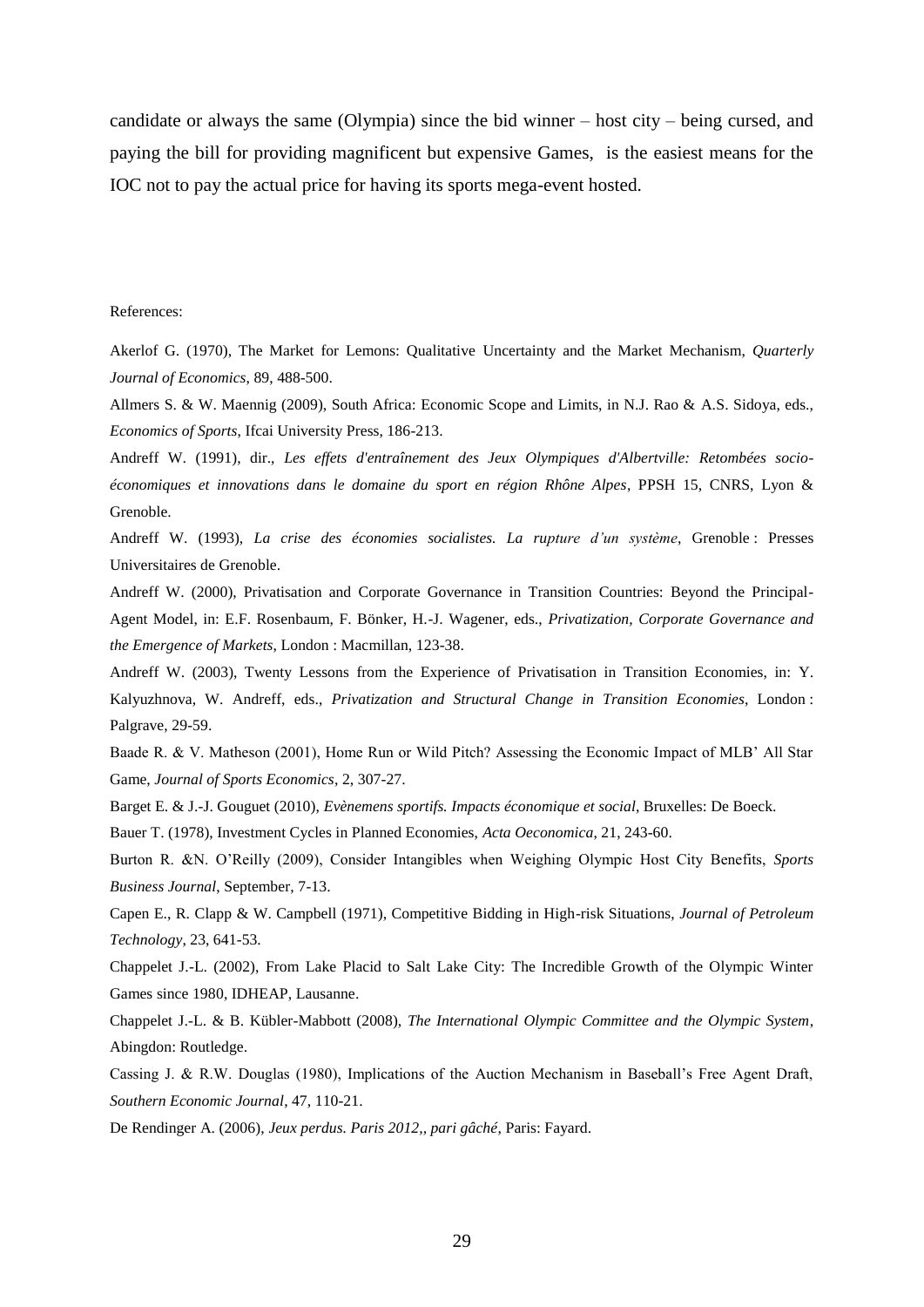Du Plessis S. & W. Maennig (2009), South Africa 2010 : Initial Dreams and Sobering Economic Perspectives, in U. Pillay, R. Tomlison & O. Bass, eds., *Development and Dreams. The Urban Legacy of the 2010 Football World Cup*, Capetown : HSRC Press, 55-75.

Dyker D. (1983), *The Process of Investment in the Soviet Union*, Cambridge: Cambridge University Press.

Elberse A., C. Anthony & J. Callahan (2007), The Vancouver Olympics, Harvard Business, October.

ESSEC (2007), *Les retombées économiques de la Coupe du Monde de rugby 2007 en France*, Etude pour le Comité d"organisation France 2007, April 27.

Feddersen A., W. Maennig & P. Zimmermann (2008), The Empirics of Key Factors in the Success of Bids for Olympic Games, *Revue d"Economie Politique*, 118, 171-87.

Gilberto S. & N. Varaiya (1989), The Winner's Curse and the Bidder Competition in Acquisitions: Evidence from Failed Bank Auctions, *Journal of Finance*, 44, 59-75.

Gilley O., G. Karels & R. Leone (1986), Uncertainty, Experience and the Winner's Curse in OCS Lease Bidding, *Management Science*, 32, 673-82.

Hill D. (2009), How Gambling Corruptors Fix Football Matches, *European Sport Management Quarterly*, 9, 411-32.

Hudson I. (2001), The Use and Misuse of Economic Impact Analysis, *Journal of Sport and Social Issues*, 25, 20- 39.

Johnson B.K., Groothuis P.A., Whitehead J.C. (2001), The Value of Public Goods Generated by a Major League Sports Team, *Journal of Sports Economics*, 2, 6-21.

Kagel J.H. & D. Levin (2002), *Common Value Auctions and the Winner"s Curse*, Princeton: Princeton University Press.

Késenne S. (2005), Do We Need an Economic Impact Study or a Cost-Benefit Analysis of a Sport Event, *European Sport Management Quarterly*, 5, 133-42.

Kornaï J. (1980), *The Economics of Shortage*, Amsterdam: North Holland Publishing.

Kornaï J. & Liptak T. (1965), Two-level Planning, *Econometrica*, 33, 141-69.

Lange O. (1936, 1937), On the Economic Theory of Socialism, *Review of Economic Studies*, 4 (1, 2), 53-71, 123-42.

Leeds M. & P. von Allmen (2002), *The Economics of Sports*, Boston: Addison Wesley.

Levis M. (1990), The Winner"s Curse Problem, Interest Costs and the Underpricing of Initial Public Offerings, *Economic Journal*, 100, 76-89.

Maennig W. (2002), On the Economics of Doping and Corruption, *Journal of Sports Economics*, 3, 61-89.

Maennig W. (2005), Corruption in International Sports and Sports Management: Forms, Tendencies, Extent and Countermeasures, *European Sport Management Quarterly*, 2, 187-225.

Malinvaud E. (1967), Decentralized Procedures for Planning, in E. Malinvaud & M.O.L. Bacharach, eds., *Activity Analysis in the Theory of Growth and Planning*, London : MacMillan, 170-208.

Manove M. (1971), A Model of Soviet-type Economic Planning, *American Economic Review*, 61, 390-406..

Matheson V. (2009), Economic Multipliers and Mega-Event Analysis, *International Journal of Sport Finance*, 4, 63-70.

Neuberger E. (1959), The Yugoslav Investment Auctions, *Quarterly Journal of Economics*, 73, 116-30.